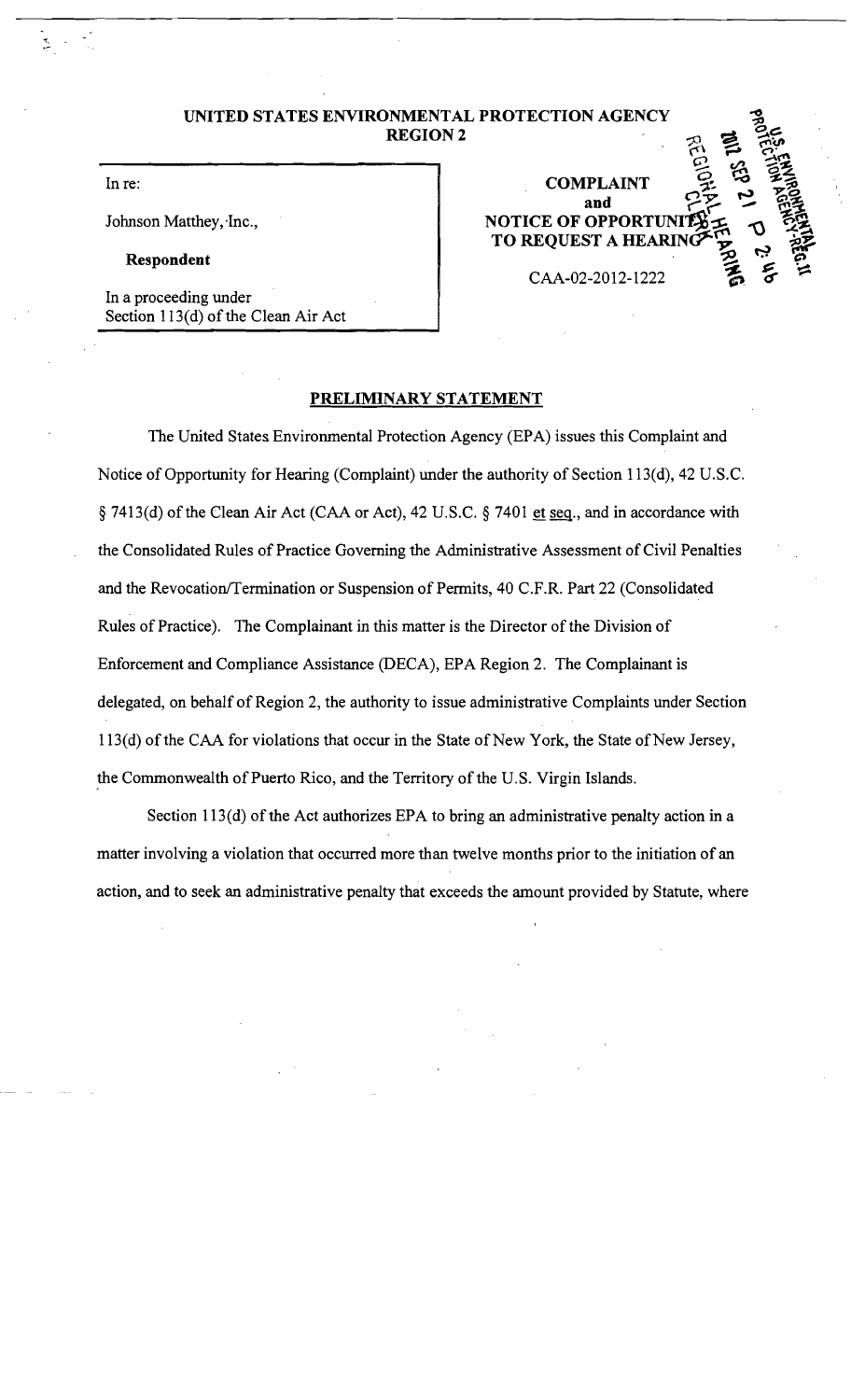the Administrator and the Attorney General jointly determine that such an action is appropriate. On [Insert Date], the United States Department of Justice (DOJ) granted EPA's request for a waiver of the time limitation provided in Section 113(d) of the Act.

In this Complaint, the Director finds that Respondent's West Deptford, New Jersey pharmaceutical facility (Facility) is subject to and in violation of the pharmaceutical Maximum Achievable Control Technology (MACT) regulations set forth in 40 C.F.R. Part 63, Subpart GGG, (§§ 63.1250 - 63.1261) (Pharmaceutical MACT) and the corresponding provisions in the Facility's CAA Title V Operating Permits, and the CAA Title V Annual Compliance Certification requirement.

Pursuant to Section 113(d) and (e) of the Act, the Clean Air Act Stationary Source Civil Penalty Policy, and the Debt Collection Improvement Act of 1996, EPA proposes a civil administrative penalty for those violations of \$195,760.

#### **STATUTORY, REGULATORY, and PERMITTING BACKGROUND**

#### **Legal Background**

# *EPA's Authority to Impose Civil Penalties for CAA Violations*

1. Section 113(d) of the CAA authorizes the EPA Administrator to issue an order assessing civil administrative penalties against any person that has violated or is violating any requirement or prohibition of subchapters I, III, IV-A, V or VI of the Act, or any requirement or prohibition of any rule, order, waiver, permit or plan promulgated pursuant to any of those subchapters, including but not limited to any regulation promulgated pursuant to Sections 112 and 114 of the Act.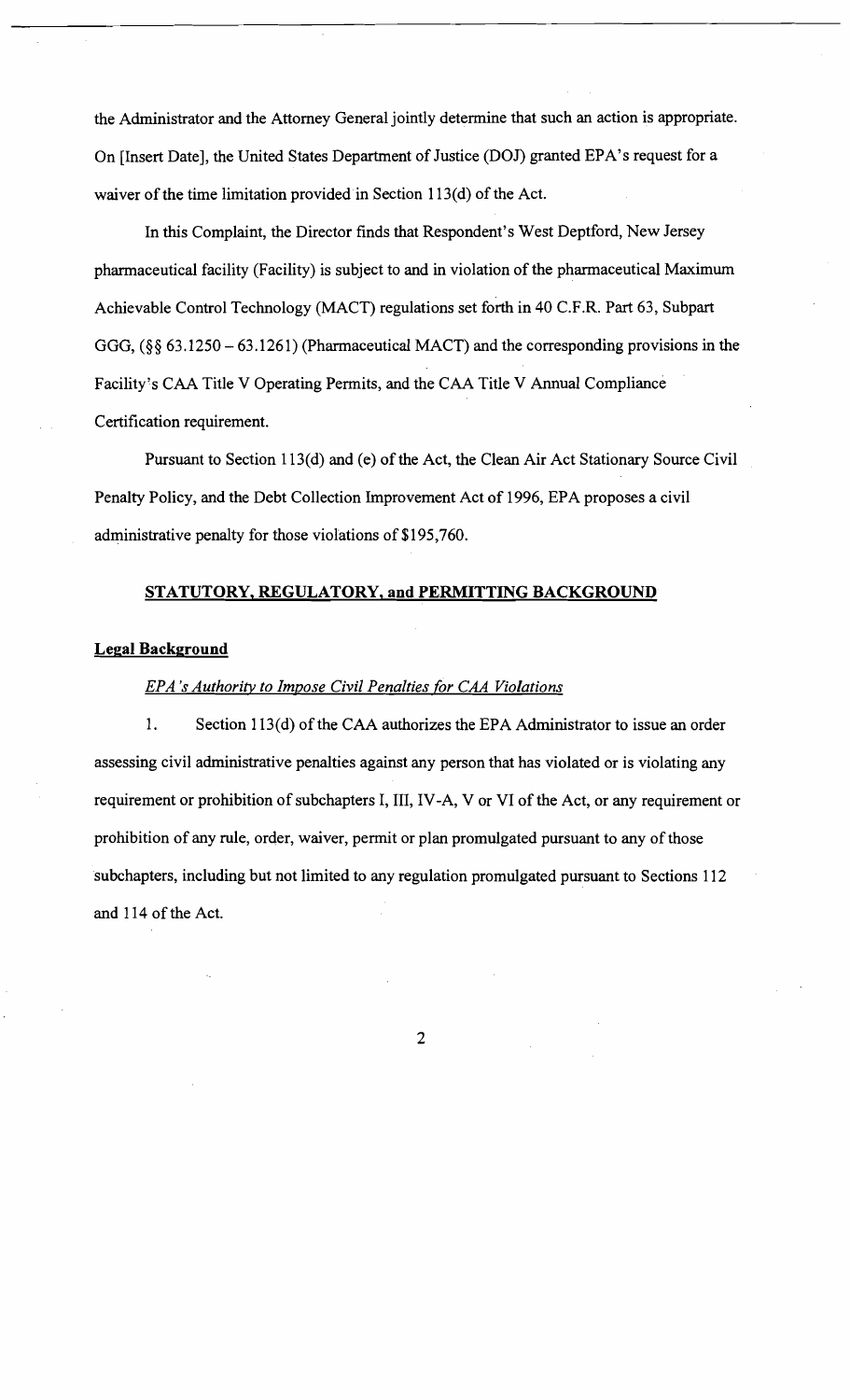2. Section 302(e) of the CAA provides that whenever the term "person" is used in the Act, the term includes an individual, corporation, partnership, association, state, municipality, political subdivision of a State, and any agency, department, or instrumentality of the United States and any officer, agent, or employee thereof.

3. Pursuant to EPA Delegation of Authority 7-6-A and EPA Region 2 Delegation of Authority 7-6-A, the Administrator has delegated to the Complainant, the Director of the Division of Enforcement and Compliance Assistance, through the Region 2 Regional . Administrator, the authority to (a) make findings of violations, (b) issue CAA Section 113(d) administrative penalty complaints, and (c) agree to settlements and sign consent agreements memorializing those settlements, for CAA violations that occur in the State of New York, the State of New Jersey, the Commonwealth of Puerto Rico, and the Territory of the U.S. Virgin Islands.

4. Pursuant to EPA Delegation of Authority 7-6-C, the Administrator has delegated to the Region 2 Regional Administrator the authority to execute CAA Section 113(d} Final Orders.

5. As contemplated by Section 113(d), the Administrator and the Attorney General, through their respective delegates, have jointly determined that this matter is appropriate for an administrative penalty proceeding. Specifically, on August 27,2012, the United States Department of Justice (DOJ) granted EPA's request for a waiver of the CAA Section 113(d) 12 month time limitation on EPA's authority to initiate an administrative penalty action in this matter.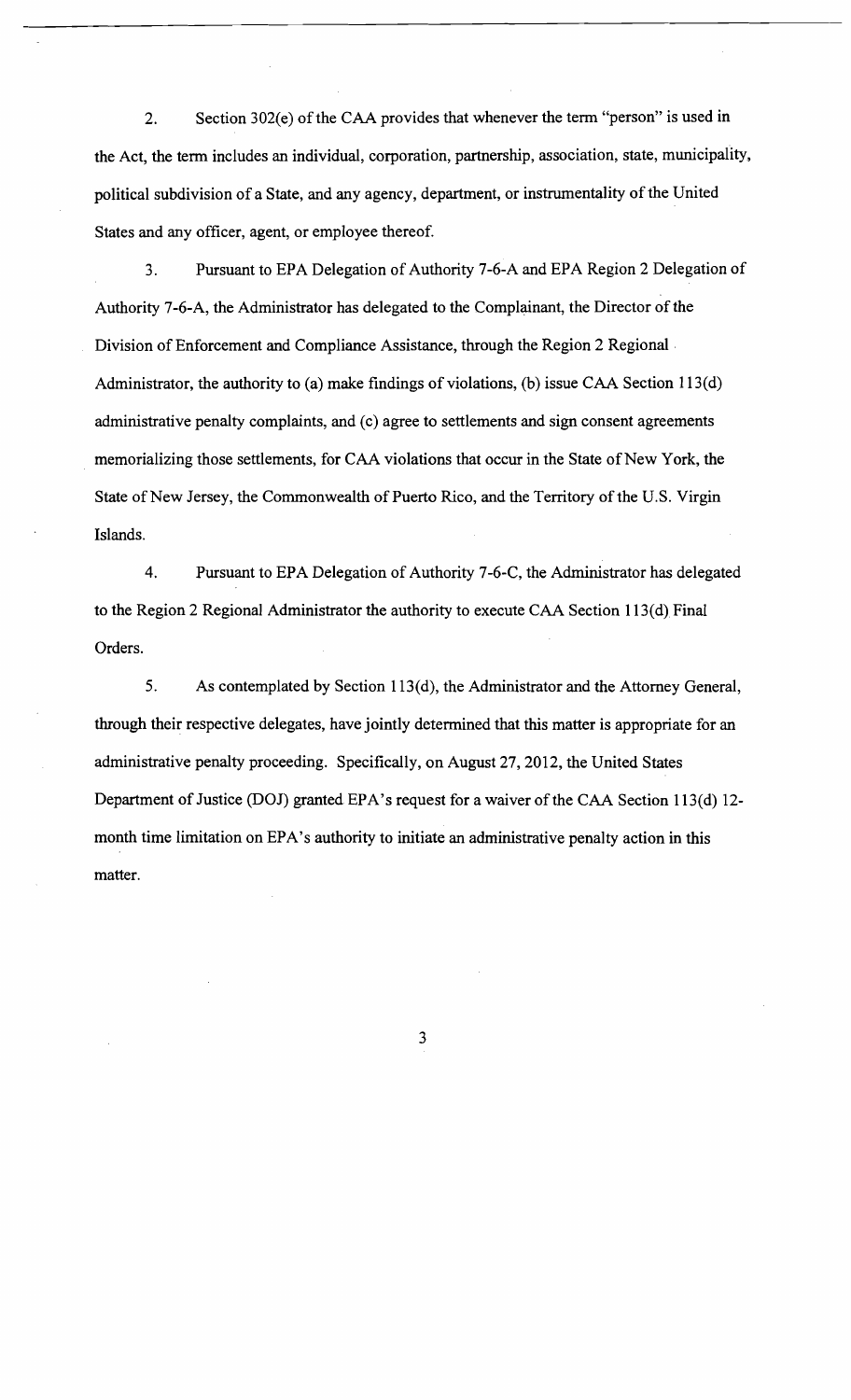# *CAA Sections 112 and 114*

6. Section 112 of the Act requires the EPA Administrator to: (i) publish a list of hazardous air pollutants (HAPs), (ii) publish a list of categories and subcategories of major and area sources of those HAPs, and (iii) promulgate regulations establishing emission standards for each such category and subcategory.

7. Emissions standards promulgated pursuant to Section 112 are commonly known as National Emissions Standards for Hazardous Air Pollutants, or NESHAPs. NESHAPs promulgated under the CAA as it existed prior to the 1990 CAA amendments are set forth in 40 C.F.R. Part 61. NESHAPs promulgated under the CAA as amended in 1990 are set forth in 40 C.F.R. Part 63. Part 63 NESHAPs are sometimes known as MACT standards, because Section 112(d) of the CAA, as amended in 1990, directs EPA to promulgate emissions standards based on the maximum achievable control technology (MACT).

8. Section 112(a) of the Act contains definitions relevant to Section 112. More specifically:

- a. Section  $112(a)(1)$  of the Act defines "major source" as any stationary source or group of stationary sources located within a contiguous area and under common control that emits or has the potential to emit considering controls, in the aggregate 10 tons per year or more of any hazardous air pollutant or 25 tons per year or more of any combination of hazardous air pollutants.
- b. Section  $112(a)(2)$  of the Act defines "area source" as any stationary source of hazardous air pollutants that is not a major source."
- c. Section  $112(a)(3)$  of the Act defines "stationary source" as any building, structure, facility or installation which emits or may emit any air pollutant.
- d. Section  $112(a)(9)$  defines "owner or operator" as any person who owns, leases, operates, controls or supervises a stationary source.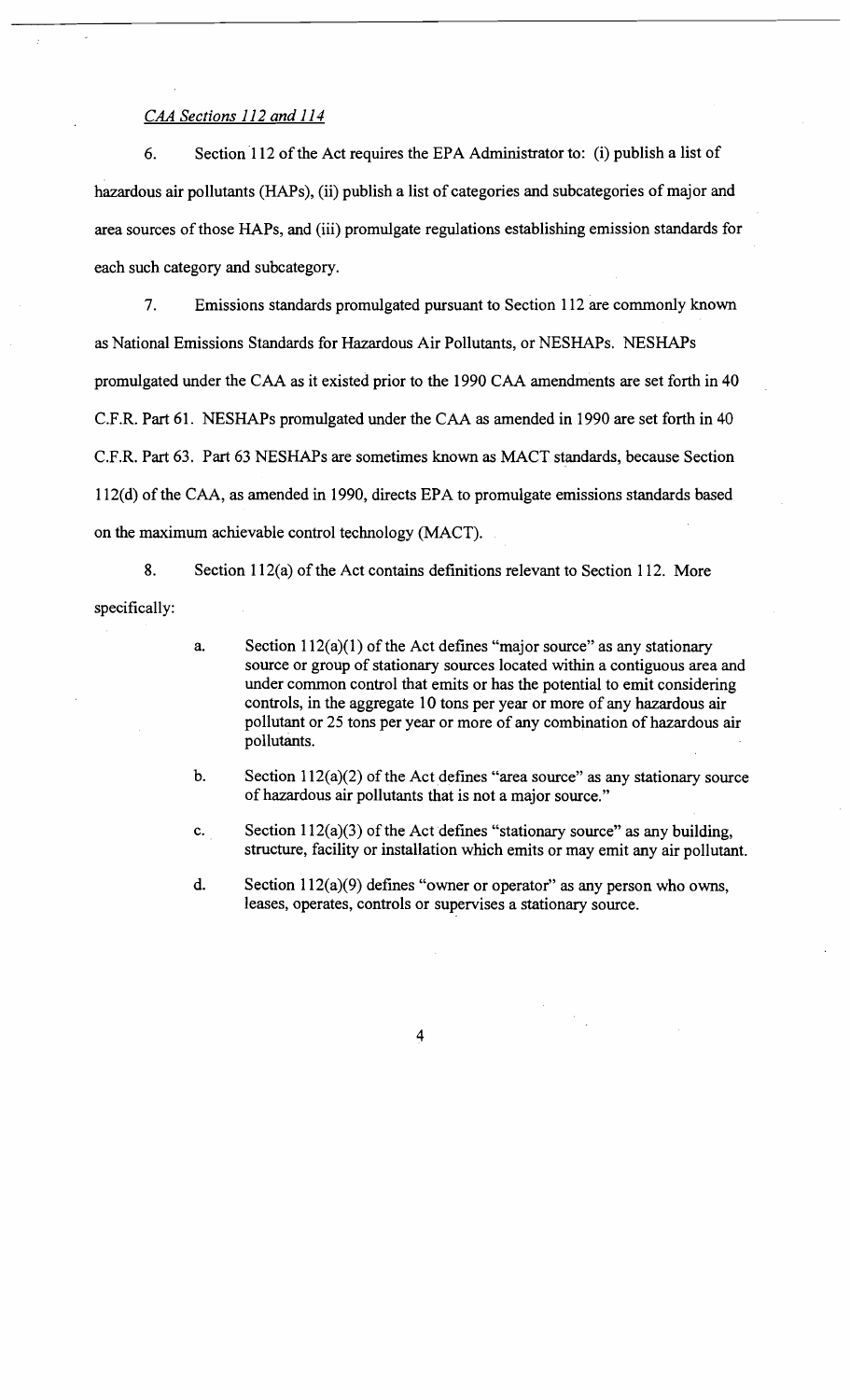9. Section 112(i)(3)(A) prohibits the operation of a source in violation of any emissions standard, limitation or regulation issued pursuant to Section 112, and directs the Administrator to set a compliance deadline for existing sources that is no more than 3 years after the effective date of the standard.

10. Section 114 of the CAA authorizes the EPA Administrator to require testing, monitoring, record-keeping, and reporting of information, to enable him or her to carry out any provision of the Act (except certain provisions in subchapter II) and to assess compliance with, among other requirements, any regulations promulgated under Sections 111 and 112 of the Act.

## *The Part* 63 *General Provisions* - *40 C.FR. Part* 63. *Subpart A*

11. On March 16, 1994, pursuant to Sections 112 and 114 of the Act, EPA promulgated 40 C.F.R. Part 63, Subpart A (Part 63 General Provisions). The Part 63 General Provisions set forth general definitions, procedures and requirements that apply to every Part 63 NESHAP, unless the individual NESHAP in question provides differently.

12. 40 C.F.R. § 63. 1(a)(4) provides that each relevant standard in 40 C.F.R. Part 63 must identify explicitly whether each provision in the General MACT is or is not included in such relevant standard.

13. 40 C.F.R. § 63 .1 (b) provides that the provisions of 40 C.F.R. Part 63 apply to the owner or operator of any stationary source that (i) emits or has the potential to emit any HAP listed in or pursuant to Section  $112(b)$  of the Act, and (ii) is subject to any standard, limitation, prohibition, or other federally enforceable requirement established pursuant to Part 63.

14. 40 C.F.R. § 63 .1 (c) provides that if a relevant standard has been established under Part 63, the owner or operator of an affected source must comply with the provisions of that standard and of the General MACT, as provided in 40 C.F.R. § 63. 1(a)(4).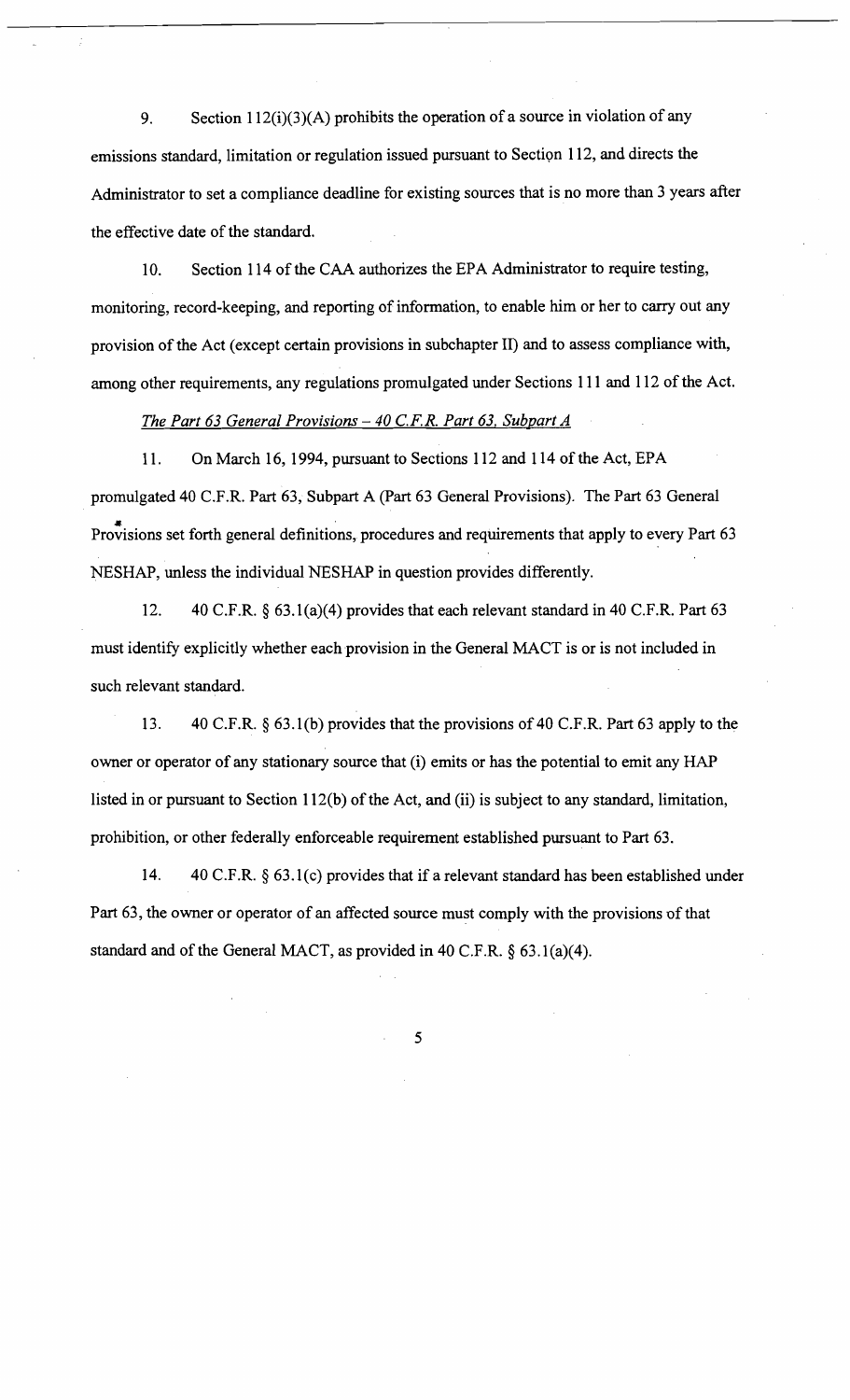15. 40 C.F.R. § 63.2 defines "affected source," for the purposes of Part 63, as the stationary sources, the group of stationary sources, or the portion of a stationary source that is regulated by a relevant standard or other requirement established pursuant to Section 112 of the Act.

16. 40 C.F.R. § 63.2 defines "existing source" as any affected source that is not a new source.

17. 40 C.F.R. § 63.2 defines "new source" as any affected source the construction or reconstruction of which is commenced after the Administrator first proposes a relevant emission standard under Part 63 establishing an emission standard applicable to such source.

18. 40 C.F.R. § 63.2 defines "owner or operator" as any person who owns, leases, operates, controls, or supervises a stationary source.

19. 40 C.F.R. § 63.6(c) provides that after the effective date of a relevant standard established under 40 C.F.R. Part 63, the owner/operator of an existing source must comply with such standard by the compliance date established by the Administrator in the applicable Subpart(s) of 40 C.F.R. Part 63,

#### *The Pharmaceutical MACT*

20. On September 21, 1998, pursuant to Sections 112 and 114 of the Act, EPA promulgated 40 C.F.R. Part 63, Subpart GGG, §§ 63.1250 - 63.1261, the NESHAP for pharmaceuticals production (previously defined as the Pharmaceutical MACT).

21. 40 C.F.R.  $\S$  63.1250(a)(1) provides that except as provided by 40 C.F.R. § 63.1250(d), an "affected source" is a pharmaceutical manufacturing operation, as defined in 40 C.F.R. § 63.1251 that: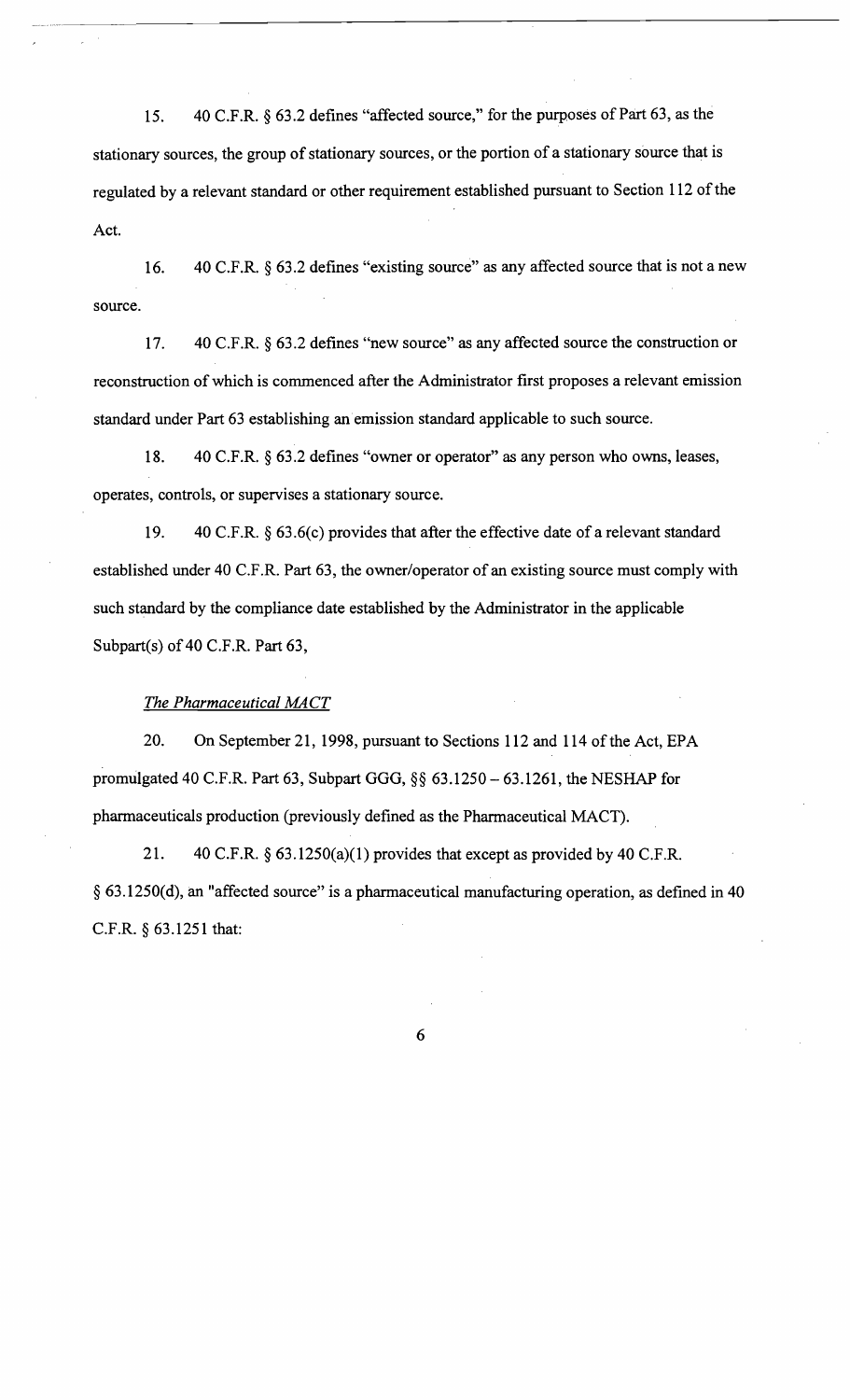- a. manufactures a pharmaceutical product, as defined in 40 C.F.R. § 63.1251;
- b. is located at plant site that is a major source, as defined in Section  $112(a)$ of the Act; and
- c. processes, uses or produces any HAP.

22.  $40 \text{ C.F.R. }$  § 63.1250(f)(1) provides that an owner or operator of an existing affected source must comply with the provisions of the Pharmaceutical MACT no later than October 21, 2002, unless an extension is granted in accordance with 40 C.F.R.  $\S$  63.1250(f)(6)(i).

23. 40 C.F.R. §63.1250(a)(2) provides that an owner or operator of an affected source shall report, to the permitting authority, as part of an operating permit application or as otherwise specified by the pennitting authority, the source's Pharmaceutical MACT applicability determination.

#### *Pharmaceutical MACT Leak* Detection and Repair Provisions:

24. The Pharmaceutical MACT requirements include, among others, that pumps, compressors, agitators, pressure relief devices, sampling connection systems, open-ended valves or lines, valves, connectors, instrumentation systems, control devices, and closed-vent systems that are intended to operate in organic hazardous air pollutant service 300 hours or more during the calendar year and that are located at a pharmaceutical MACT processing unit subject to the Pharmaceutical MACT meet the equipment maintenance, monitoring, recordkeeping and reporting standards of 40 C.F.R.

#### § 63.1255. *See* 40 C.F.R. § 63.1255(a)(1).

25. 40 C.F.R. § 63. 1255(c)(2)(iii) requires that each pump in light organic HAP liquid service and each agitator in organic HAP gas/vapor service or in light organic HAP liquid service must be checked by visual inspection each calendar week for indications of liquids dripping from the pump or agitator seal.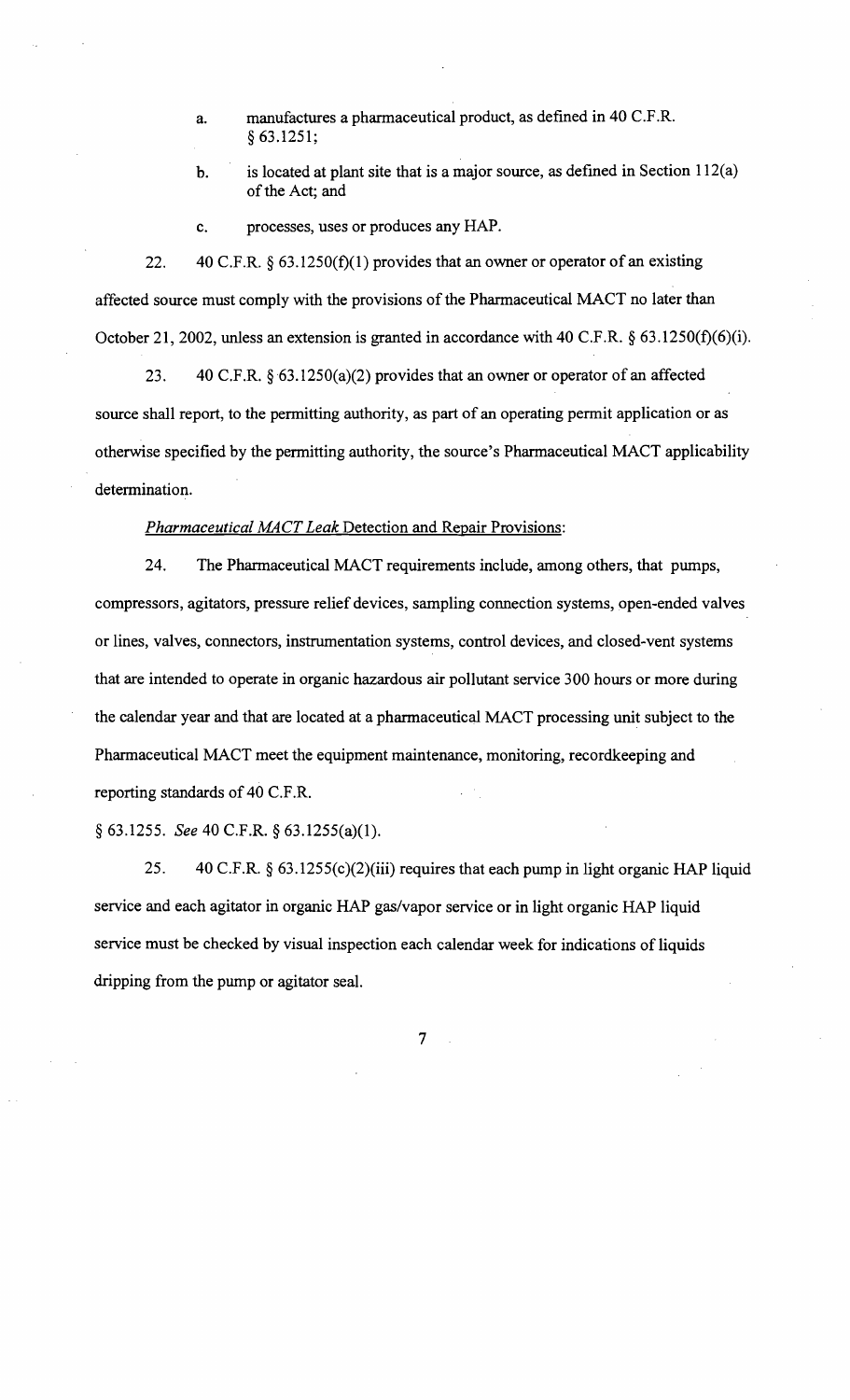26. 40 C.F.R. § 63.1255(g)(3) requires that, for any visual inspection of equipment subject to the provisions of  $\S 63.1255(c)(2)(iii)$ , the owner or operator of a PMO subject to the Pharmaceutical MACT shall document that the inspection was conducted and the date of the inspection and that these records be retained for 2 years

# CAA Title V Operating Permit Program and the New Jersey Administrative Code

# *CAA Title V and New Jersey's Title V Operating Permit Program*

27. Title V of the CAA consists of Sections 501 to 507 of the Act, 42 U.S.C.  $\S$ § 7661-7661f.

28. In general, Title V of the CAA requires each "major source" to obtain an operating permit setting forth all of the air pollution requirements that apply to that source, and also provides for the creation of state and federal programs to issue such permits.

29. Section 501(a) of the CAA provides that the term "major source," as used in Title V of the CAA, means any stationary source or group of stationary sources located within a contiguous area and under common control that is a major source as defined in either Section 112 of the Act or Section 302 of the Act or part D of subchapter I of the Act.

30. Section 502(a) of the CAA makes it unlawful to violate any requirement of a Title V Operating Permit and also makes it unlawful to operate a major source except in compliance with such a permit.

31. Section 502(b) of the CAA requires EPA to promulgate regulations establishing the minimum elements of a Title V Operating Permit program and sets forth the procedures by which EPA will approve, oversee, and withdraw approval of state operating permit programs.

32. Section  $502(d)$  of the CAA requires each state to develop and submit to EPA a permit program meeting the requirements of Title V of the Act.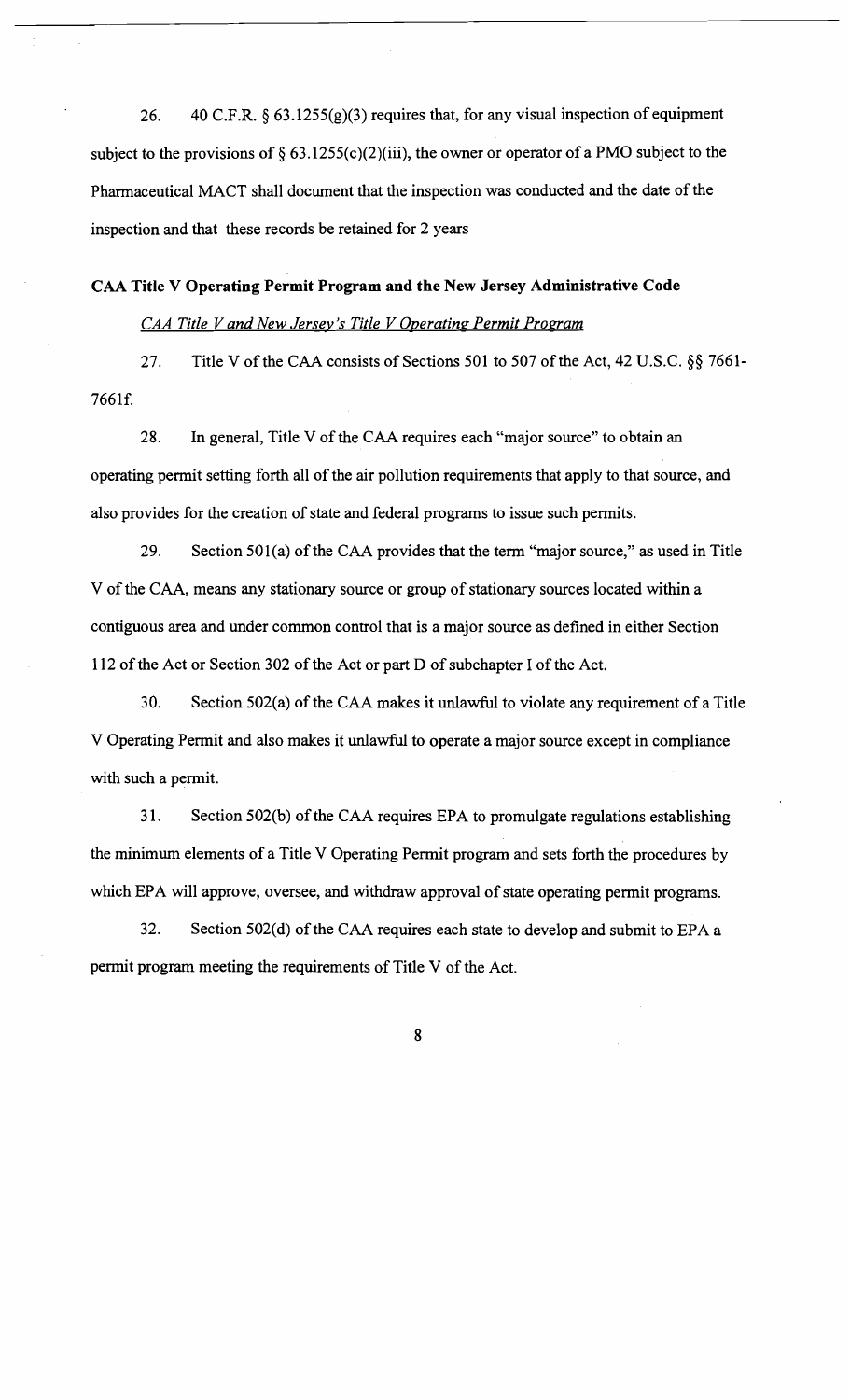33. Section 502(e) of the Act provides that EPA retains the authority to enforce Title V Operating Permits issued by a state.

34. Section 503 of the CAA sets forth requirements for permit applications and provides that major sources are required to have Title V Operating Permits by the later of (i) the effective date of the permit program applicable to the source, or (ii) the date on which the source becomes a major source.

35. Section 503(b)(2) of the CAA provides that the regulations promulgated pursuant to Section 502(b) of the Act shall include requirements that the permittee periodically (but no frequently than annually) certify that its facility is in compliance with any applicable requirements of the Title V Operating Permit and that the permittee promptly report any deviations from the permit requirements to the operating authority.

36. Section 504 of the CAA specifies requirements and conditions that must be included in any Title V Operating Permit.

37. Consistent with Section 502(b) of the Act, EPA promulgated 40 C.F.R. Parts 70 and 71. 40 C.P.R. Part 70 sets forth minimum requirements for state Title V Operating Permit programs. 40 C.F.R. Part 71 contains the federal Title V Operating Permit program, including, among other elements, the procedures by which EPA will issue Title V Operating Permits.

38. EPA granted interim approval of the New Jersey Title V Operating Permit Program on June 17, 1996.

39. EPA granted full approval of the New Jersey Title V Operating Permit Program on November 30,2001.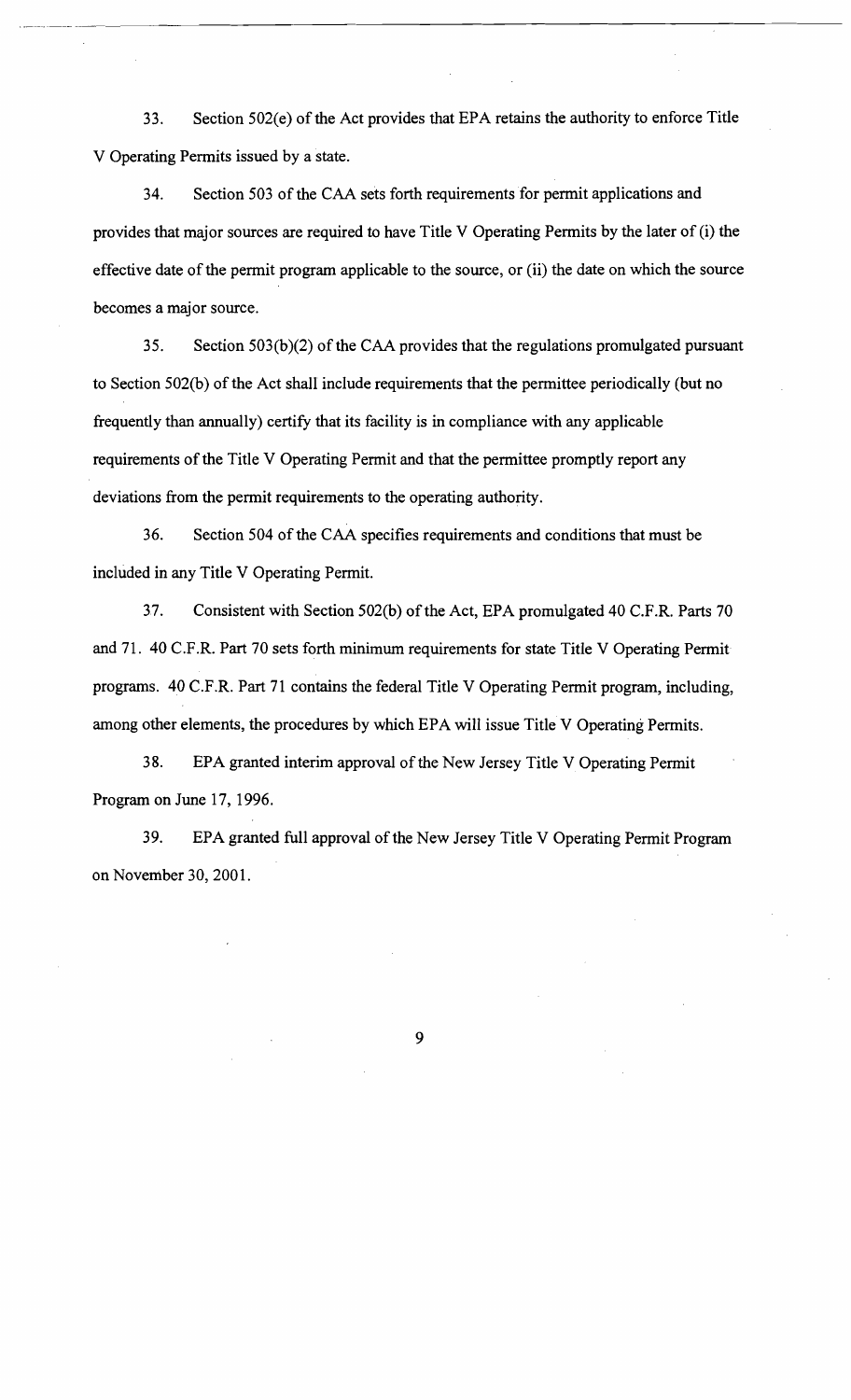#### *New Jersey Administrative Code*

40. New Jersey Administrative Code (N.J.A.C.) N.J.A.C. 7:27-22. 19(a), a provision in the State of New Jersey Title V Operating Permit program, requires the permittee to keep records of all source emissions testing or monitoring perfonned at the facility and required by the operating pennit, and maintain those records for at least five years from the date of each sample, measurement, or report.

41. In accordance with Section  $503(b)(2)$  of the Act, N.J.A.C. 7:27-22.19(f), a provision in the New Jersey Title V Operating Permit program, requires the permittee to submit an annual certification of the facility's compliance with the permit's conditions, and all other applicable requirements, to the New Jersey Department of Environmental Protection (NJDEP) and EPA.

# **Title V Operating Permit Requirements**

# *The Facility's Title V Operating Permit Requirements*

42. On June 11, 2002, the NJDEP issued Respondent a Title V Operating Permit, BOP 990001, under PID # 55788 (2002 Pennit) for Johnson Matthey Pharmaceutical and Chemical Operations.

43. On August 13, 2007, the NJDEP issued Respondent a Title V Operating Permit, BOP 070004, under PID # 55788 (2007 Pennit) for the Johnson Matthey Pharmaceutical and Chemical Operations.

44. On June 17, 2010, the NJDEP divided the facility's 2002 permit and 2007 permit into two Title V Operating Permits; one for their chemical operations and one for their pharmaceutical operations, BOP 090001, PID # 56153 (2010 Pennit).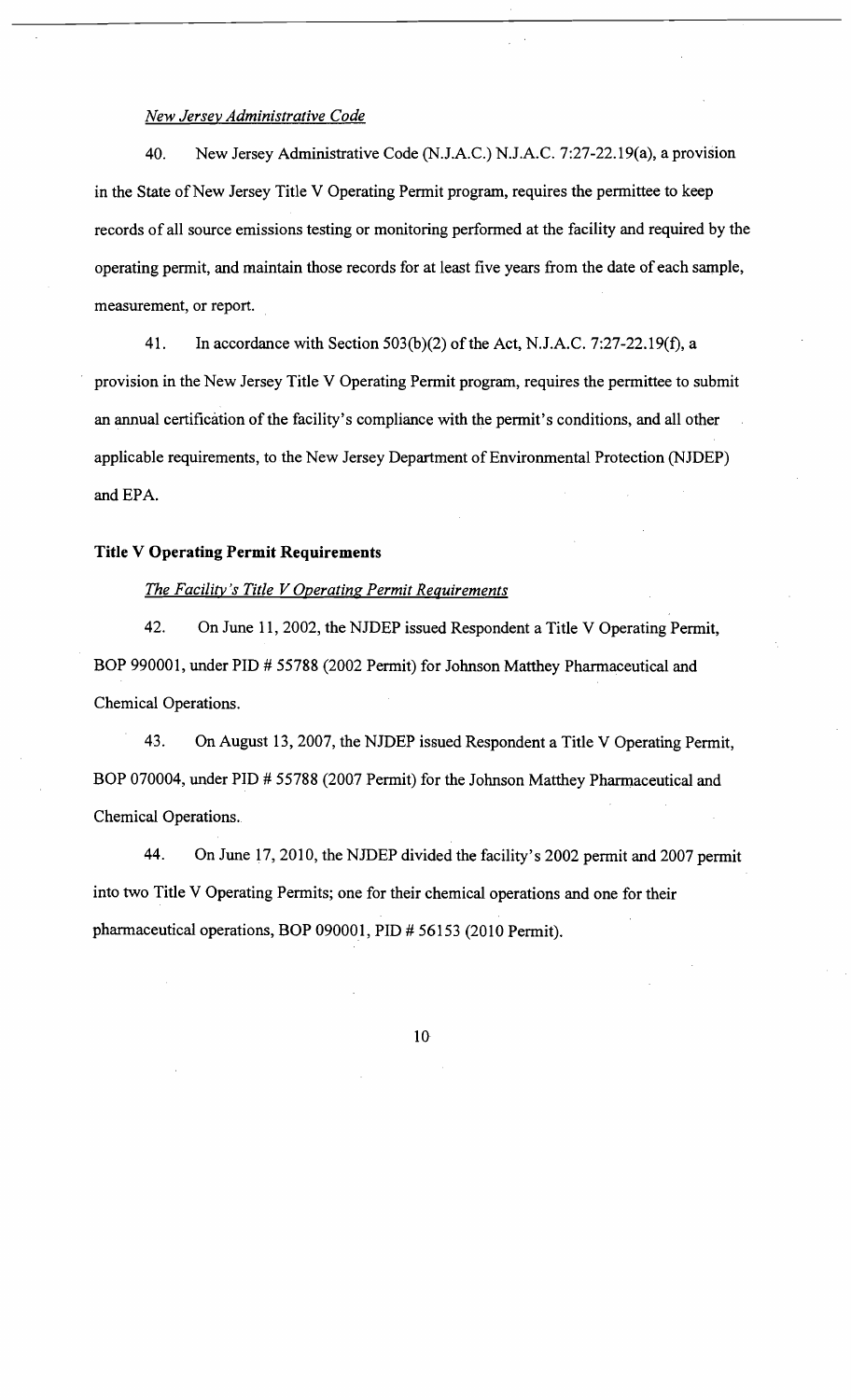45. The 2002 Permit, 2007 Permit and 2010 Permit, incorporate by reference the applicable requirements contained in 40 C.F.R. Part 63 Subpart A (the General Provisions).

46. The 2002 permit, 2007 Permit and 2010 Permit, incorporate by reference 40 C.F.R. Part 63 Subpart GGG.

47. The 2002 Permit, 2007 Permit and 2010 Permit, incorporate by reference 40 C.F.R. §63.1255.

48. The 2002 Permit, 2007 Permit and 2010 Permit, incorporate by reference N.J.A.C. 7:27-22. 19(f), which requires the Facility to identify and report any noncompliance in an annual compliance certification to NJDEP and EPA.

#### **FINDINGS OF FACT**

49. Respondent is a corporation duly organized under the laws of Pennsylvania.

50. Respondent owned and/or operated a facility located at 2003 Nolte Drive, West Deptford, New Jersey (Facility) since at least June 11,2002.

51. On August 11 and 12, 2010, EPA personnel (EPA Inspectors) performed a duly authorized EPA inspection (EPA Inspection) of the Facility in order to determine among other things whether Respondent was in compliance with the LDAR requirements of the Pharmaceutical MACT leak detection and repair (LDAR) requirements set forth at 40 C.F.R. § 63.1255.

52. During the Inspection, EPA Inspectors among other things reviewed Facility LDAR records including standard operating procedures and discussed Facility LDAR operations with persons who were either employees of Johnson Matthey (Respondent Staff) or who were identified as contractors (Contractor Staff) employed by Johnson Matthey.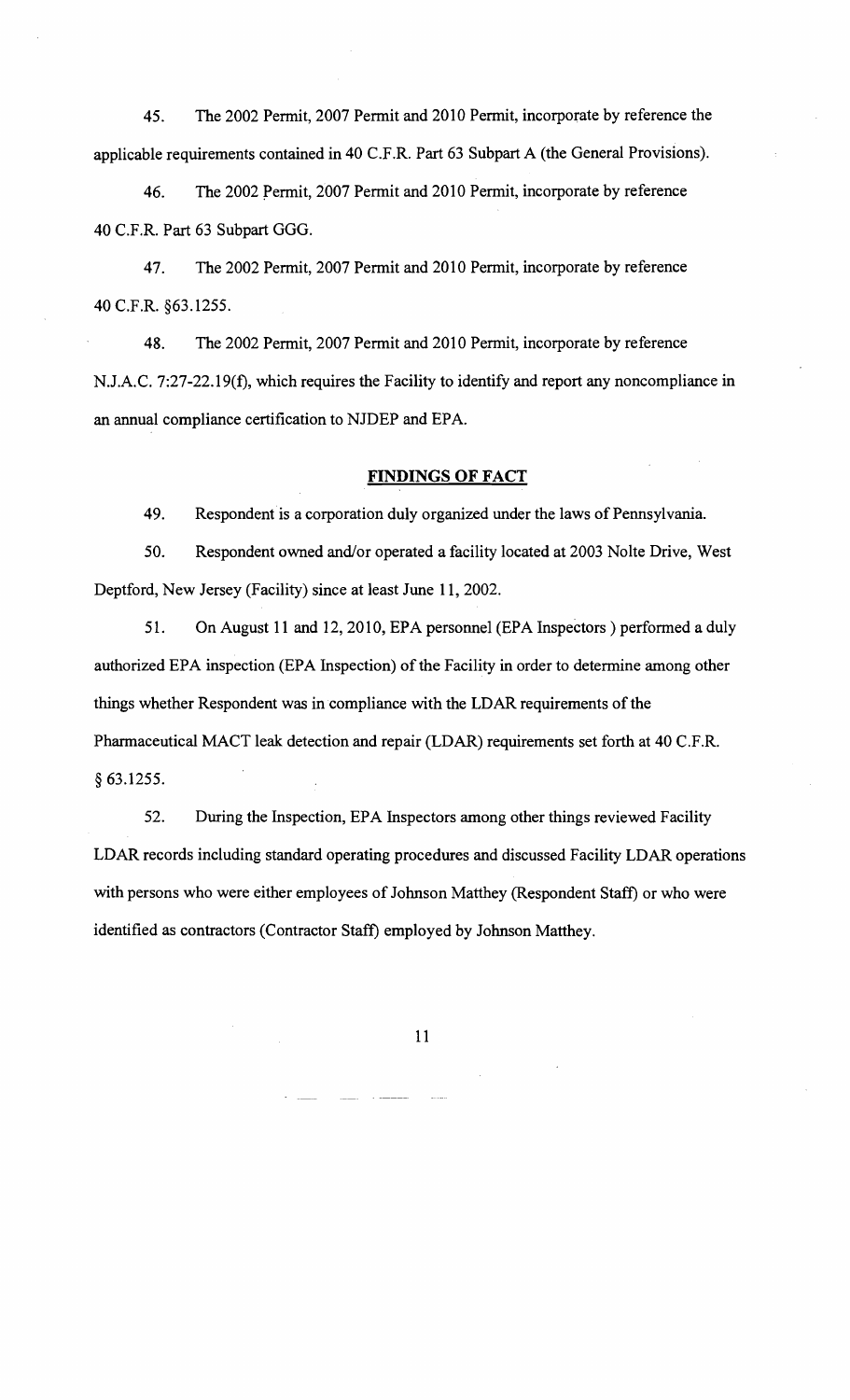53. According to a sign-in sheet kept by EPA, the following Respondent Staff participated in August 11, 2010 phase of the EPA Inspection:

a. Deidre Tate

b. Peter Gottnold

c. Chris Fitzpatrick

d. Christopher Brookes

54. According to the sign-in sheet kept by EPA, the following Contractor Staff participated in August 11, 2010 phase of the EPA Inspection:

a. Scott McCleery

b. Michael Hahn

55. During the August 11, 2010 phase of the EPA Inspection, Deidre Tate informed EPA Inspectors that no weekly visual inspections are performed at pumps equipped with dual mechanical seals.

56. During the August 11, 2010 phase of the EPA Inspection, EPA determined that pumps with dual mechanical seals are located at the Facility and are subject to the LDAR requirements of the Pharmaceutical MACT.

57. During the August 11, 2010 phase of the EPA Inspection, Inspectors were informed that Scott McCleery works for Consertech Inc.

58. During the August 11, 2010 phase of the EPA Inspection, EPA Inspectors were informed that Consertech Inc. administers the Facility's LDAR program.

59. During August 11, 2010 phase of the EPA Inspection, EPA Inspectors were informed that LDAR monitoring is conducted by one Consertech Inc. employee.

60. The EPA Inspection included a "close-out" meeting held on August 12,2010.

 $-12$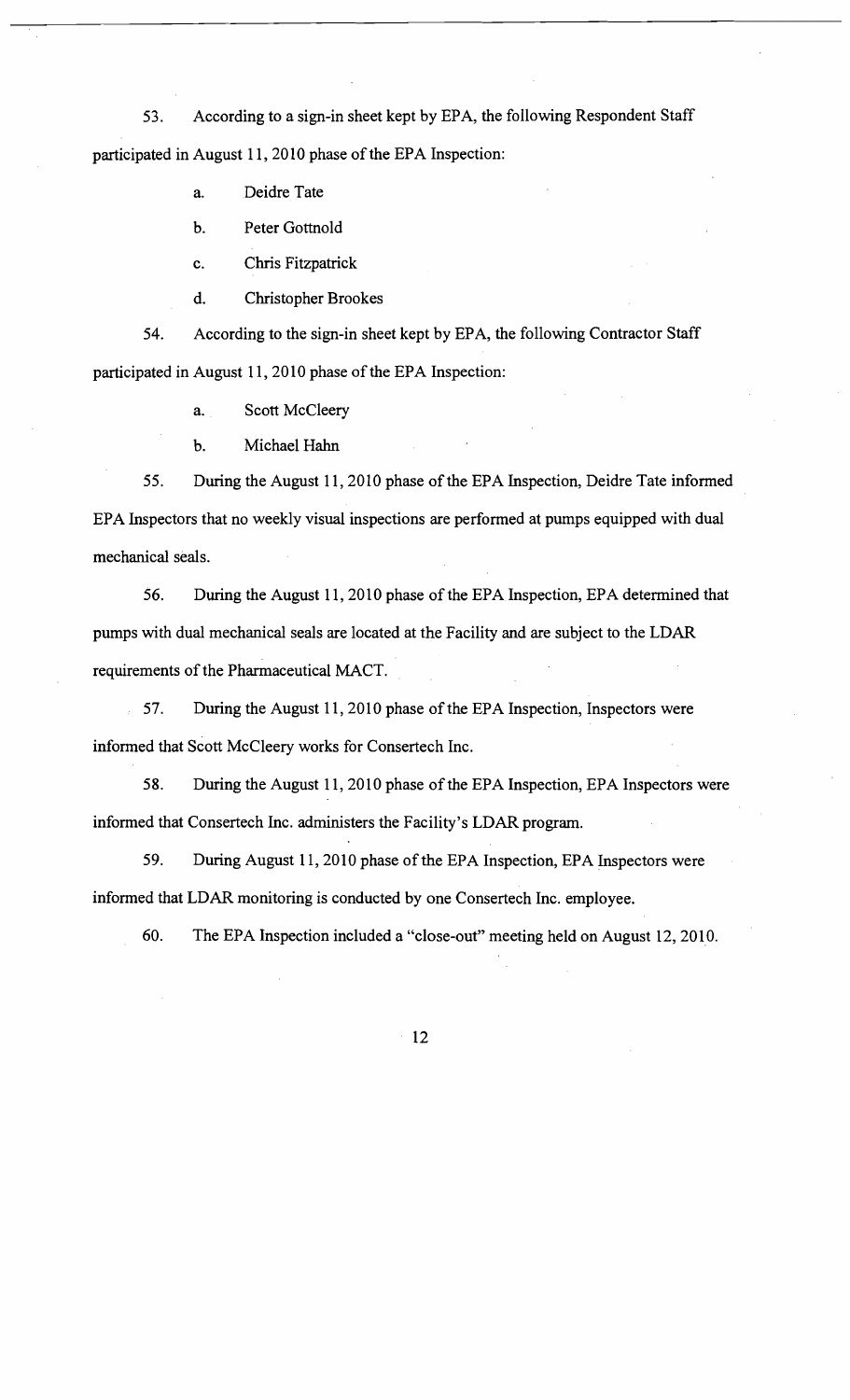61. According to the sign-in sheet kept by EPA, the following Respondent Staff participated in August 12, 2010 phase of the EPA Inspection:

a. Deidre Tate

b. Peter Gottnold

c. Christopher Brookes

d. W. E. Hemp

62. According to the sign-in sheet kept by EPA, the following Contractor Staff participated in August 12, 2010 phase of the EPA Inspection:

a. Scott McCleery

b. Michael Hahn

63. During the "close-out" meeting, EPA Inspectors shared the results of the August 11<sup>th</sup> phase of the Inspection with Respondent's representatives

64. During the close-out meeting, EPA Inspectors informed Respondent's representatives of the weekly monitoring requirements of 40 C.F.R.  $\S$  63.1255(c) with respect to pumps with dual mechanical seals.

65. During the close-out meeting, EPA Inspectors requested Respondent to among other things comply with the weekly monitoring requirements of 40 C.F.R. § 63.1255(c) with respect to pumps with dual mechanical seals.

66. In response to the EPA Inspection, at 06:06 AM, on September 16,2010, Deidre Tate sent EPA an email (September 16, 2010 email) containing a copy of a document called "JM Pharmaceutical Materials, West Deptford, NJ Standard Operating Procedures, Leak Detection and Repair Program" (LDAR SOP), prepared by Peter Gotthold, EHS-0063.

67. In the September 16,2010 email, Respondent described the (LDAR SOP) as "updated LDAR procedures as requested."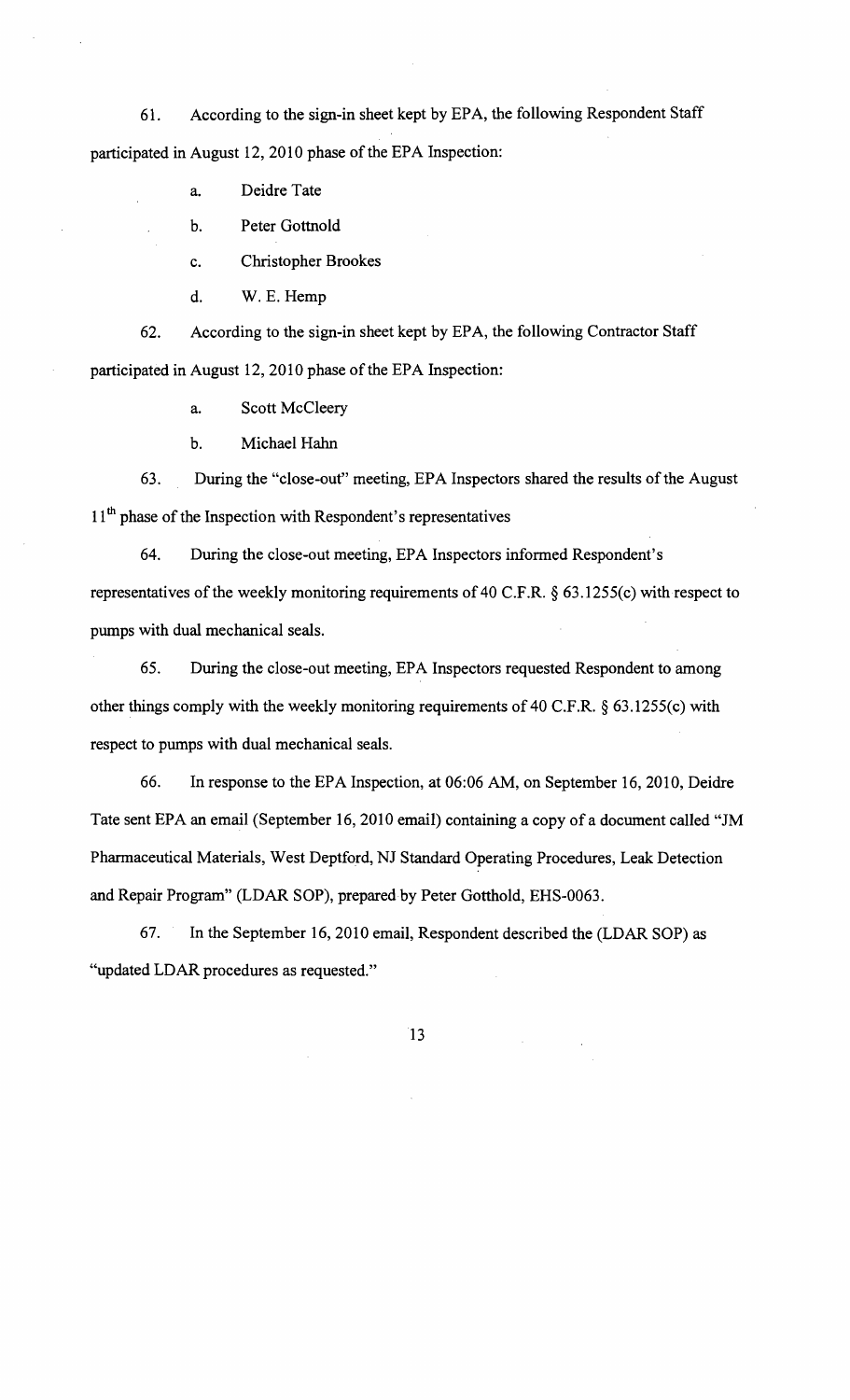68. In the September 16,2010 email Respondent also wrote: "We have ... created an inspection form to document weekly visual inspections...".

69. The weekly inspection form is titled "JM Pharmaceutical Materials, West Deptford, NJ EHS Approved Form, Visual Pump Leak Inspection Form," EHS\_F-0017 Version 1.0, Prepared by P. Gotthold.

70. In the September 16,2010 email, Respondent described the Visual Pump Leak Inspection Form as "the most recent visual inspection sheet."

71. According to the Visual Pump Leak Inspection Form, JM conducted the first inspection on September 15,2010.

72. After the Inspection, EPA conducted a review of records (EPA Record Review) including the following records pertinent to the Facility.

- a. The Facility's Notice of Compliance Status (NOCS) report dated March 19,2004.
- b. Facility Title V Operating Permits.
- c. Records of Facility Title V Operating Permit modifications.
- d. Respondent's certified Title V Annual Compliance Certifications for the periods 2007, 2008, 2009, and 2010.

73. During the EPA File Review, EPA determined that according to the NOCS, the

Facility produces pharmaceutical products.

74. During the EPA File Review, EPA determined that according to the NOCS, the Facility is a "major source" of "HAPs."

75. During the EPA File Review, EPA determined that according to the NOCS,

Johnson Matthey has owned and operated the Facility since October 21,2002.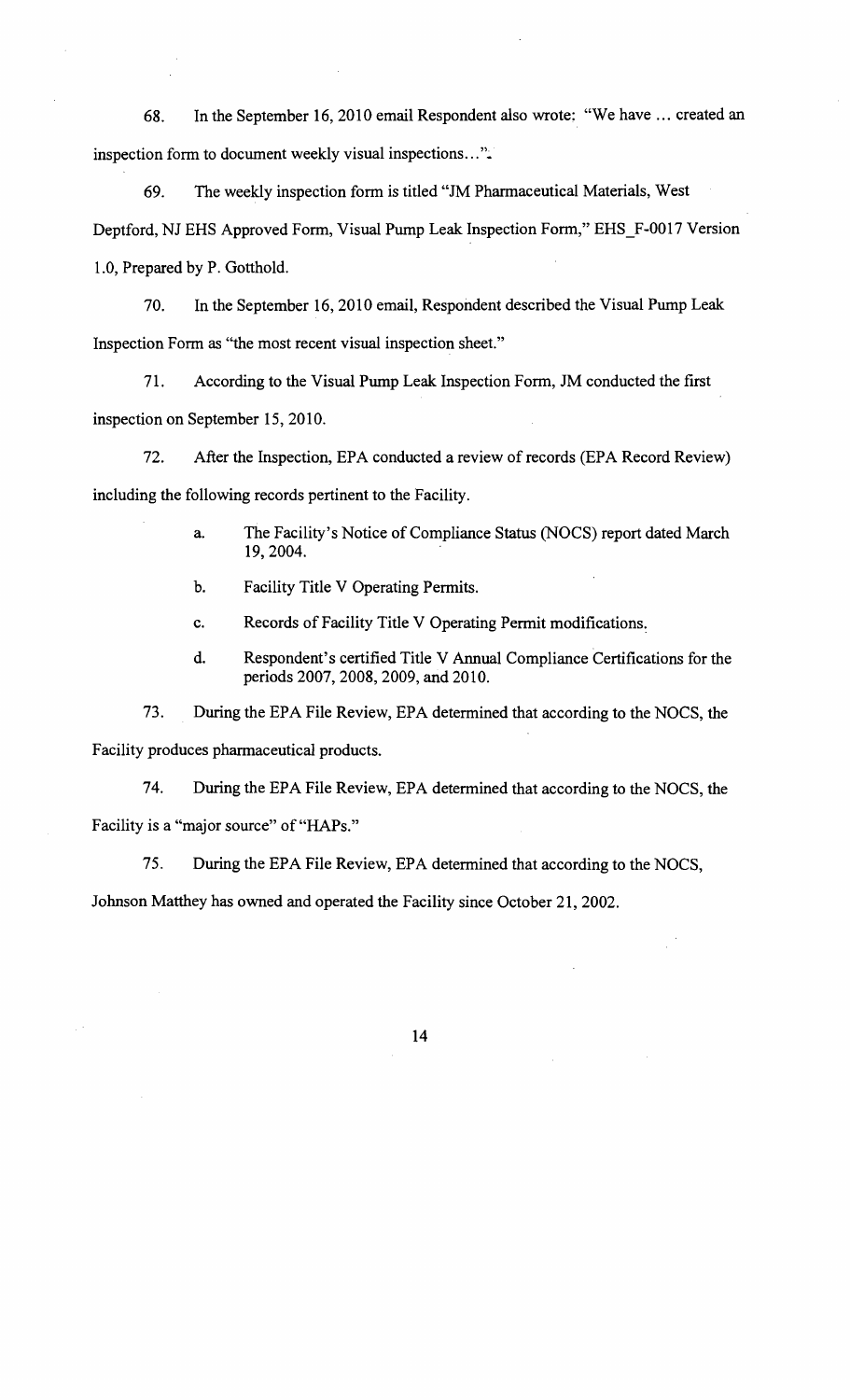76. During the EPA File Review, EPA detennined that according to the NOCS, the original compliance date with respect to the Pharmaceutical MACT for the Facility was October 21,2002.

77. During the EPA File Review, EPA determined that according to the NOCS, NJDEP extended the original compliance date with respect to the Phannaceutical MACT for the Facility to October 21, 2003.

78. During the EPA File Review, EPA determined that according to the NOCS since October 21, 2003, the Facility LDAR provisions of the Pharmaceutical MACT set forth at 40 C.F.R. § 63.1255.

79. During the EPA File Review, EPA reviewed Table 5.1 of the NOCS which is titled "Summary of LDAR Affected Equipment and Methods of Compliance"

80. During the EPA File Review, EPA determined that Table 5.1 of the NOCS indicates that the method of compliance for pumps is set forth at 40 C.F.R. § 63.1255(c)(2).

81. During the EPA File Review, EPA determined that each of the Facility's Title V Operating Permits indicates that the Facility's potential to emit HAPs, in the aggregate, is greater than 25 tons per year.

82. During the EPA file review, EPA reviewed each of the Title V Annual Compliance Certifications submitted to EPA in accordance with N.J.A.C. 7:27-22.19(f) for each of the reporting years of 2007 through 2010.

83. During the EPA File Review, EPA determined that Respondent's 2007 Title V Annual Compliance Certification did not include its failures to conduct weekly visual inspections for pumps with dual mechanical seals during the calendar year 2007.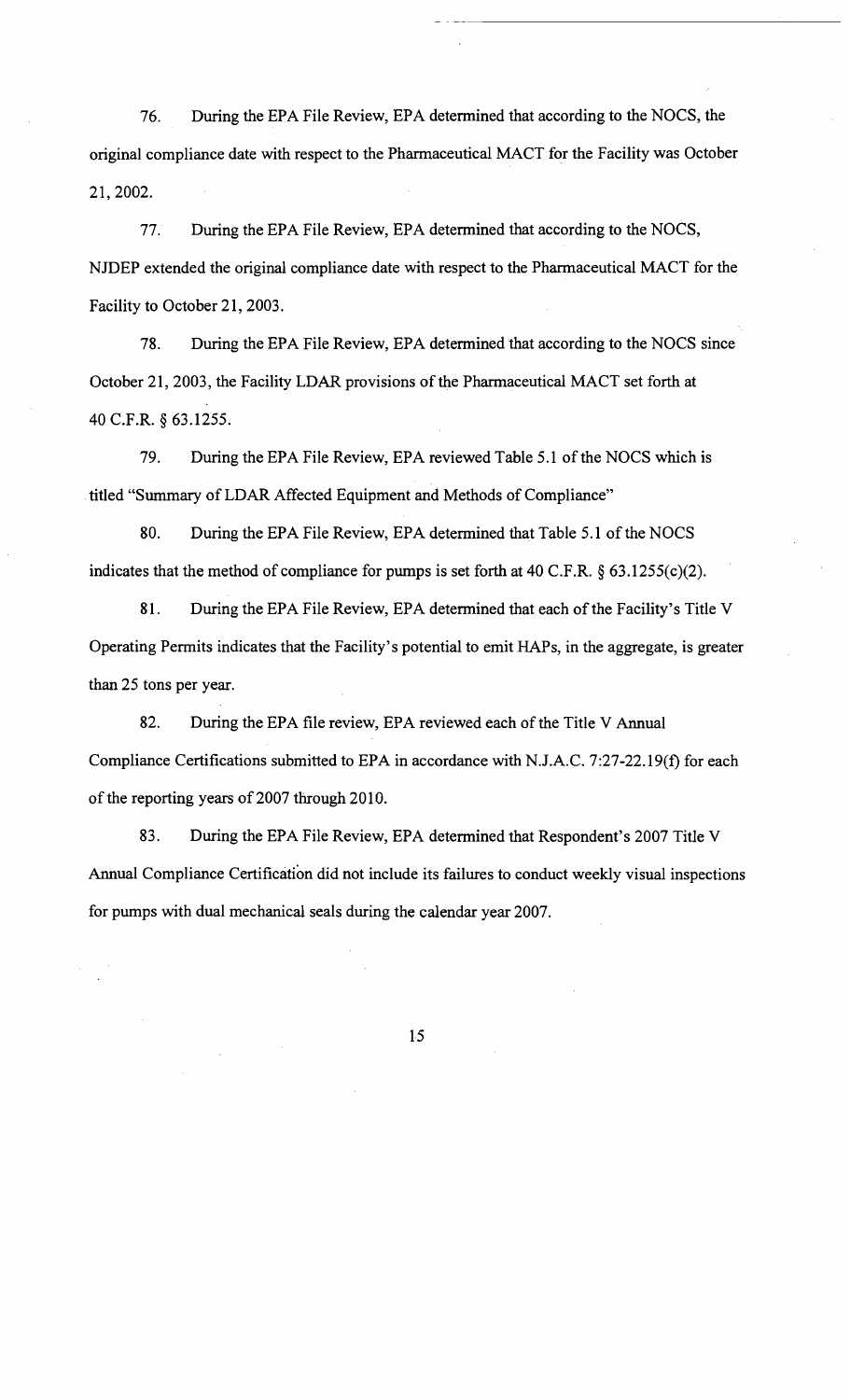84. During the EPA File Review, EPA determined that Respondent's 2008 Title V Annual Compliance Certification did not include its failures to conduct weekly visual inspections for pumps with dual mechanical seals during the calendar year 2008.

---- -- ------------------------------------

85. During the EPA File Review, EPA determined that Respondent's 2009 Title V Annual Compliance Certification did not include its failures to conduct weekly visual inspections for pumps with dual mechanical seals during the calendar year 2009.

86. During the EPA File Review, EPA determined that Respondent's 2010 Title V Annual Compliance Certification did not include its failures to conduct weekly visual inspections for pumps with dual mechanical seals during the calendar year 2010.

#### **CONCLUSIONS OF LAW**

87. From the Findings of Fact as set forth above, Respondent, a "person" within the meaning of Section 302(e) of the Act, is subject to the assessment of administrative penalties pursuant to § 113(d) of the Act.

88. From the Findings of Fact as set forth above, Respondent is a "major source" within the meaning of Section 112(a)(1).

89. From the Findings of Fact set forth above, the Facility is an affected source within the meaning of 40 C.F.R. § 63.1250.

90. From the Findings of Fact as set forth above, Respondent and the Facility are subject to the conditions in each of the Facility Title V Operating Permits.

91. From the Findings of Fact as set forth above, at least since October 21, 2003, the Facility and Respondent have been subject to the General Provisions and the Pharmaceutical MACT, including 40 C.F.R. § 63.1255(c)(2)(iii), each promulgated pursuant to Sections 112 and 114 of the Act.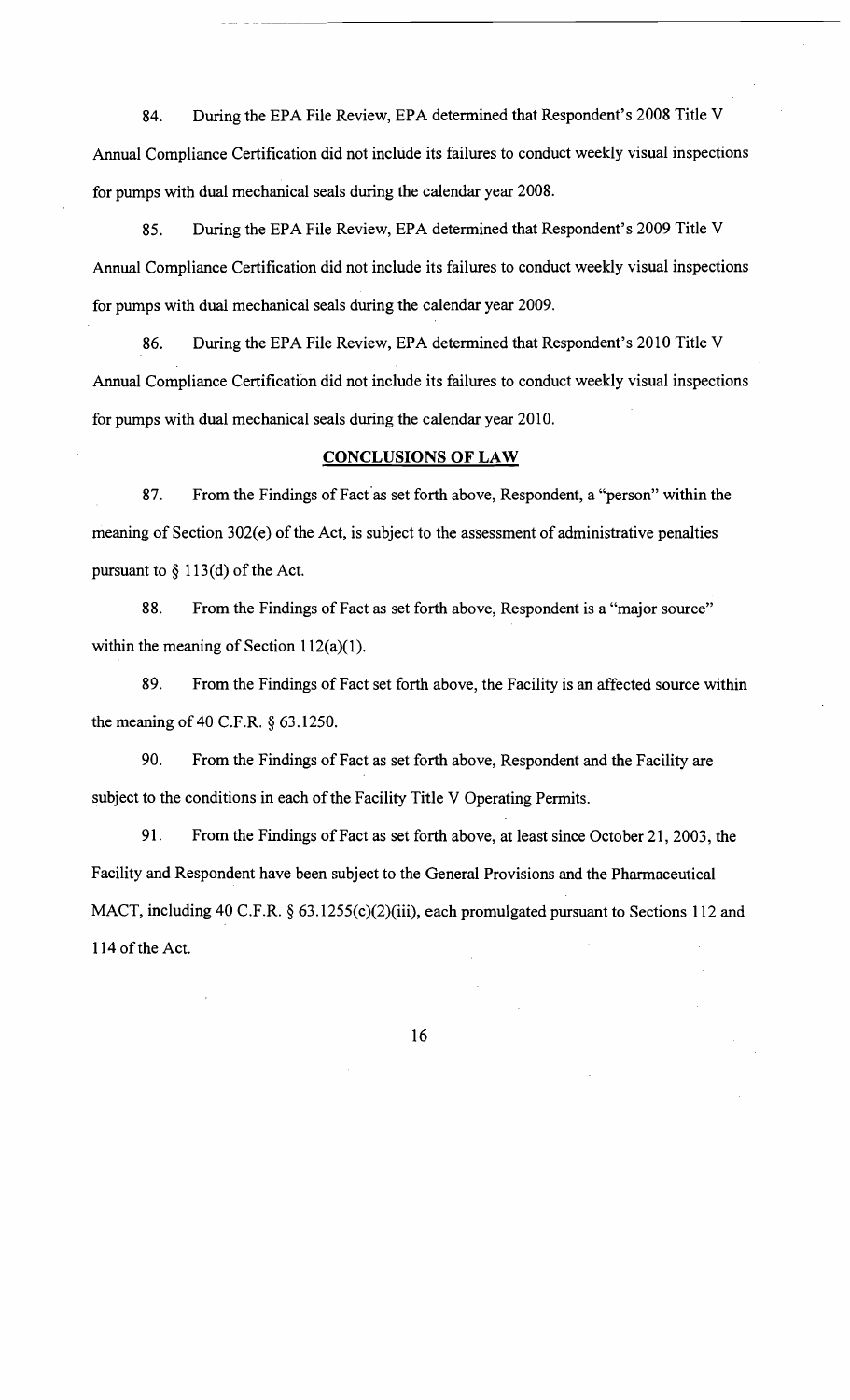# Count 1: Failures to conduct visual inspections for pumps equipped with dual mechanical seals.

92. Paragraphs 1 through 91 are repeated and re-alleged as if set forth fully herein.

93. Each of Respondent's failures to conduct weekly visual inspections for pumps with dual mechanical seals is a violation of 40 C.F.R. § 63.1255(c)(2)(iii).

94. Each of Respondent's violations of 40 C.F.R. § 63. 1255(c)(2)(iii) is a violation of Sections 112 and 114 of the Act.

95. Each of Respondent's violations of the References in each of the Facility's Title V Operating Permits which incorporated 40 C.F.R.  $\S$  63.1255(c)(2)(iii) is also a violation of the New Jersey Title V Operating Permit program.

# Count 2: Failures to identify noncompliance in the Facility's Title V Annual Compliance Certifications

96. Paragraphs 1through 95 are repeated and re-alleged as if set forth fully herein.

97. Each of Respondent's failures to identify non-compliance and certify non-

compliance with the Title V Operating Permits, specifically for the requirements of 40 C.F.R.

 $§ 63.1255(c)(2)(iii)$ , in each of the Title V Annual Compliance Certifications for calendar years

2007, 2008, 2009 and 2010 is a violation of N.J.A.C. 7:27-22.19(f) and each of the Facility's

Title V Operating Permits.

98. Each of Respondent's violations of N.J.A.C. 7:27-22.19(f) is also a violation of Sections 114..

# PROPOSED CIVIL PENALTY

# EPA's CAA Penalty Authority and Overview of CAA Penalty Policy

Section 113(d) of the Act provides that the Administrator may assess a civil administrative penalty of up to \$25,000 per day for each violation of the Act. The Debt Collection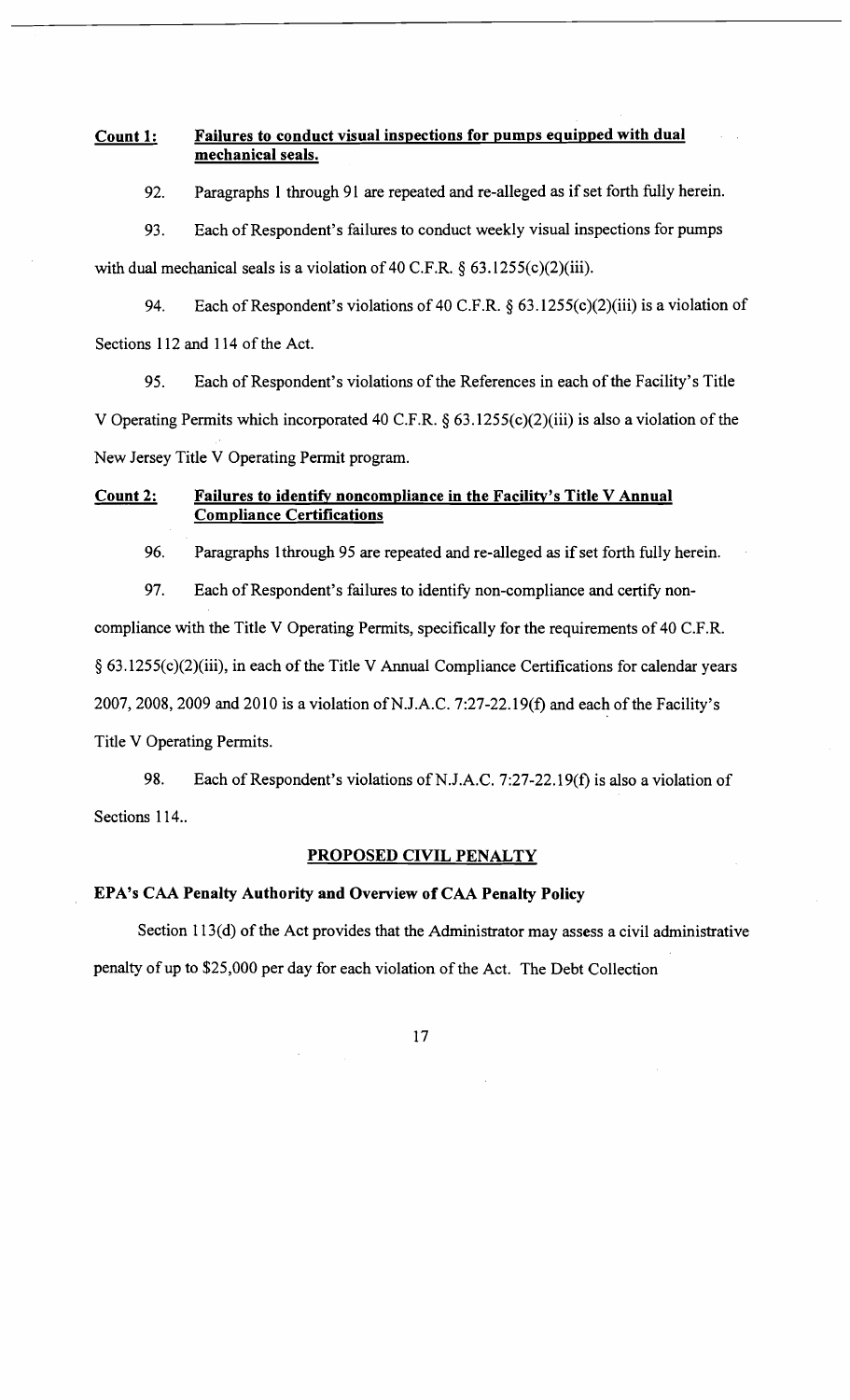Improvement Act of 1996 (DCIA) requires EPA to periodically adjust its civil monetary penalties for inflation. On December 31, 1996, February 13,2004, and January 7, 2009, EPA adopted regulations entitled Civil Monetary Penalties Inflation Adjustment Rule, 40 C.F.R. Part 19 (Part 19). The DCIA provides that the maximum civil penalty per day should be adjusted up to \$27,500 for violations that occurred from January 30, 1997 through March 15,2004, up to \$32,500 for violations that occurred after March 15,2004 through January 12,2009 and up to \$37,500 for violations that occurred after January 12, 2009. Part 19 provides that the maximum civil penalty should be upwardly adjusted 10% for violations that occurred on or after January 30, 1997, further adjusted 17.23% for violations that occurred March 15,2004 through January 12,2009, for a total of28.95% and further adjusted an additional 9.83% for violations that occurred after January 12, 2009, for a total of 41.63%.

In determining the amount of penalty to be assessed,  $\S$  113(e) of the Act requires that the Administrator consider the size of the business, the economic impact of the penalty on the business, the violator's full compliance history and good faith efforts to comply, the duration of the violation as established by any credible evidence, the payment by the violator of penalties previously assessed for the same violation, the economic benefit of noncompliance, the seriousness of the violation and other factors as justice may require. EPA considered these factors and proposes a total penalty, for the violations alleged in this Complaint of \$195,760.

Respondent's violations alleged in Counts 1 and 2 result in Respondent being subject to the assessment of administrative penalties pursuant to  $\S 113(d)$  of the Act. The proposed penalty has been prepared in accordance with the criteria in  $\S 113(e)$  of the Act, and in accordance with the guidelines set forth in EPA's "Clean Air Act Stationary Source Civil Penalty Policy" (CAA Penalty Policy). The CAA Penalty Policy sets forth EPA's guidelines concerning the application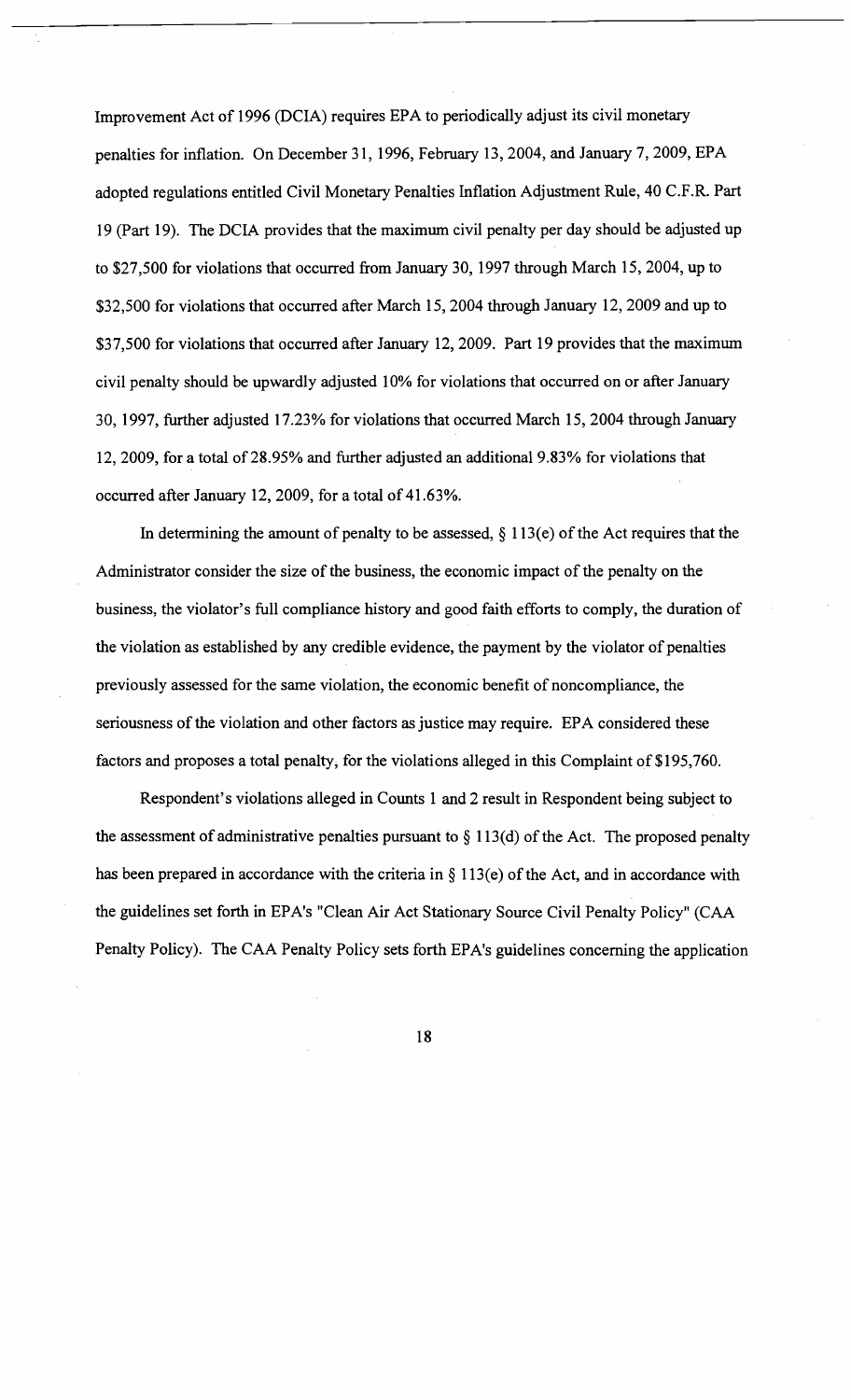of the factors to be considered, under  $\S$  113(e) of the CAA, in proposing the penalty. In addition, in accordance with 28 U.S.C . § 2662, EPA is limited to seeking penalties to five years from the date when the first claim accrued.

Below are short narratives explaining the reasoning behind the penalties proposed in this Complaint, along with the reasoning behind various general penalty factors and adjustments that were used in the calculation of the total penalty amount.

## Gravity **Based Penalties**

Count 1: Violations of 40 C.F.R. § 63.1255 and the corresponding References in the Facility's Title V Operating Permits.

The CAA Penalty Policy directs that a penalty of \$5,000 to \$15,000 be assessed for failing to perform a monitoring requirement. As there were very few components that were not monitored, EPA proposes a \$5,000 penalty for these violations. In addition, the CAA Penalty Policy directs that where a violation persists, a penalty be proposed for length of violation. Here, the evidence indicates that the violations began as early as October 2003, but in light of the five year limit on recovery of penalties found in 28 U.S.C. § 2462, EPA has determined that it will seek penalties only for the period between October 2007 and September 2010, when the facility came into compliance. Consequently, the violations alleged in this Count persisted for 35 months. The CAA Penalty Policy directs that a penalty of \$35,000 be proposed for violations that persist for 35 months. Therefore, EPA proposes an unadjusted gravity component penalty for these violations of \$40,000.

The CAA Penalty Policy allows for an upward adjustment, by as much as 100%, of the gravity component, for degree of willfulness or negligence and directs that EPA consider, among other things, the extent to which the violator in fact knew of the legal requirements that were violated. It is the Region's practice to upwardly adjust by 30% the gravity component of the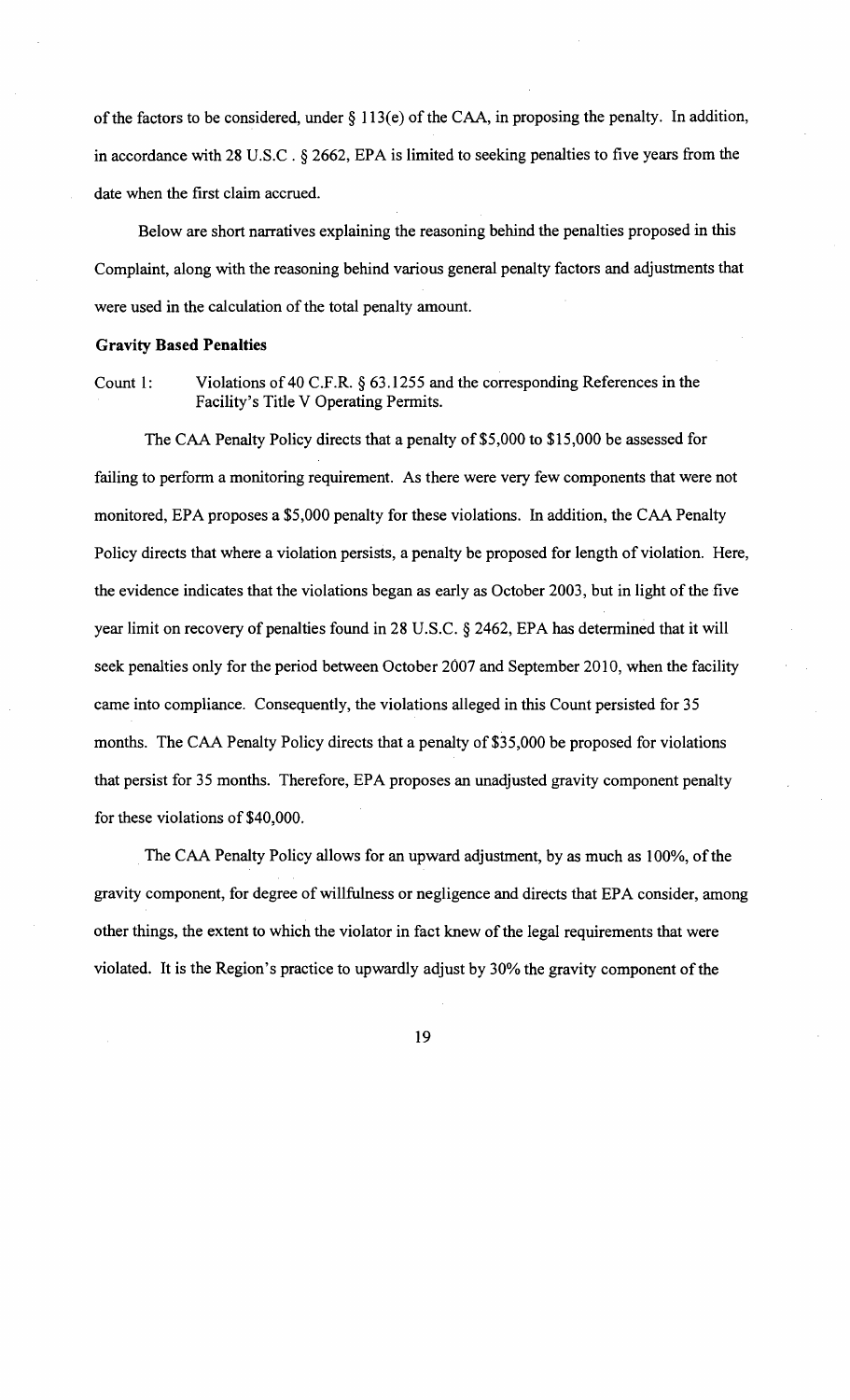proposed penalty for violations of conditions other than those that are solely required by Title V. It does so because the violator's knowledge of the regulatory requirements is.further enhanced through the application and permitting process. In this instance, Respondent's obligation to comply with the weekly monitoring requirements of 40 C.F.R. § 63.1255 was included in each of the Facility's Title V Operating Permits. The Title V Operating Permits were in effect throughout the entire period of time in which the violations alleged of 40 C.F.R.  $\S$  63.1255 occurred. In accordance with this practice, the \$40,000 penalty was upwardly adjusted by 30% resulting in a proposed penalty, unadjusted for inflation, of \$52,000.

In addition, the DCIA and Part 19 direct EPA to adjust the gravity component 28.95% for violations occurring after March 15, 2004 through January 12,2009 and 41.63% for violations occurring after January 12, 2009. Therefore, EPA proposes a \$6,452 inflationary adjustment for the violations through January 12,2009 and an \$12,370 inflationary adjustment for the violations after January 12, 2009. The total proposed penalty for the violations alleged in Count 1 is \$70,822.

Count 2: Violations of Title V Annual Compliance Certification Requirements.

The CAA Penalty Policy directs that a penalty of \$5,000 to \$15,000 be assessed for an incomplete report or notice. This Count alleges that Respondent did not identify violations of the 40 C.F.R. § 63.1255 in each of the Title V Annual Compliance Certifications for the years 2007, 2008,2009 and 2010. EPA determined that the violations not identified in the certifications accounted for a small percentage of information that was required to be included in each of the certifications and proposes \$5,000 for each incomplete certification. Therefore, EPA proposes an unadjusted gravity component penalty for these violations of \$20,000.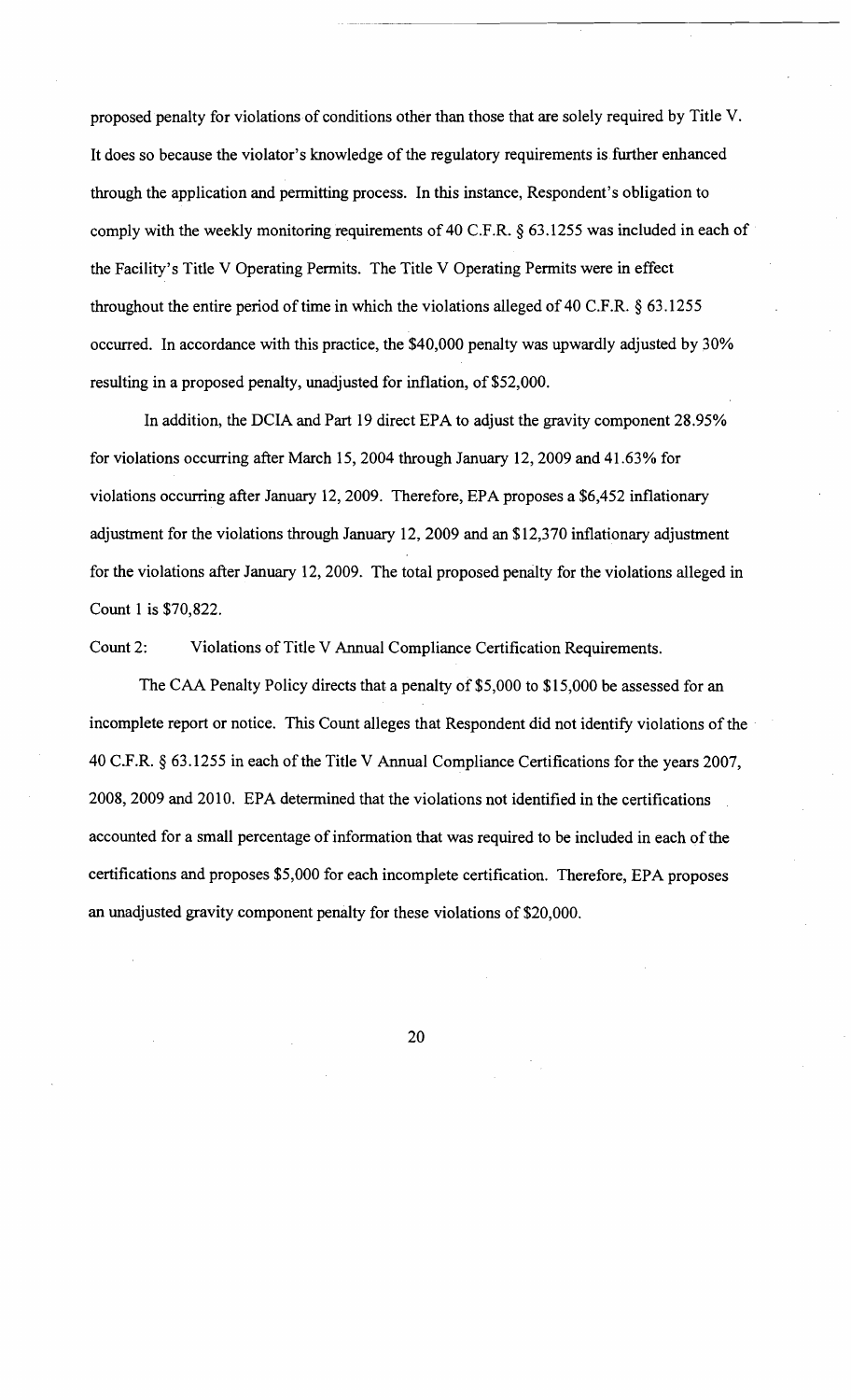In addition, the DCIA and Part 19 direct EPA to adjust the gravity component 28.95% for violations occurring after March 15, 2004 through January 12, 2009 and 41.63% for violations occurring after January 12,2009. Therefore, EPA proposes a \$2,895 inflationary adjustment for the 2007 and 2008 violations and a \$4,163 inflationary adjustment for the 2009 and 2010 violations. The total proposed penalty for the violations alleged in Count 2 is \$27,058.

#### Size **of Violator**

The CAA Penalty Policy directs that the penalty proposed takes into account the size of violator (SOV) determined by the violator's net worth for corporations or net current assets for partnerships. In this matter, EPA determined Johnson Matthey pharmaceutical operations function within the Fine Chemical Division of Johnson Matthey PLC (JM PLC). EPA evaluated JM PLC's "Annual Report and Accounts for 2011," and estimated that JM PLC's net worth to be approximately \$2,200,000,000. For the SOY component of the penalty, the CAA Penalty Policy directs that a penalty for a net worth over \$100 million be calculated as follows: \$70,000 plus \$25,000 for every additional \$30 million or fraction thereof. The SOY component in this case could have been \$1,820,000. However, in accordance with the CAA Penalty Policy, the Region exercised its discretion and reduced the SOV component of the penalty to 50% of the total preliminary deterrence amount. The SOV component of the penalty may be adjusted should infonnation be discovered that indicates the Respondent's net worth is less than estimated or if the preliminary deterrence amount is adjusted. In this case the SOY is \$97,880.

# **Economic Benefit**

In addition to the gravity component of the proposed penalties, the CAA Penalty Policy directs that EPA determine the economic benefit derived from noncompliance. The CAA Penalty Policy explains that the economic benefit component of the penalty should be derived by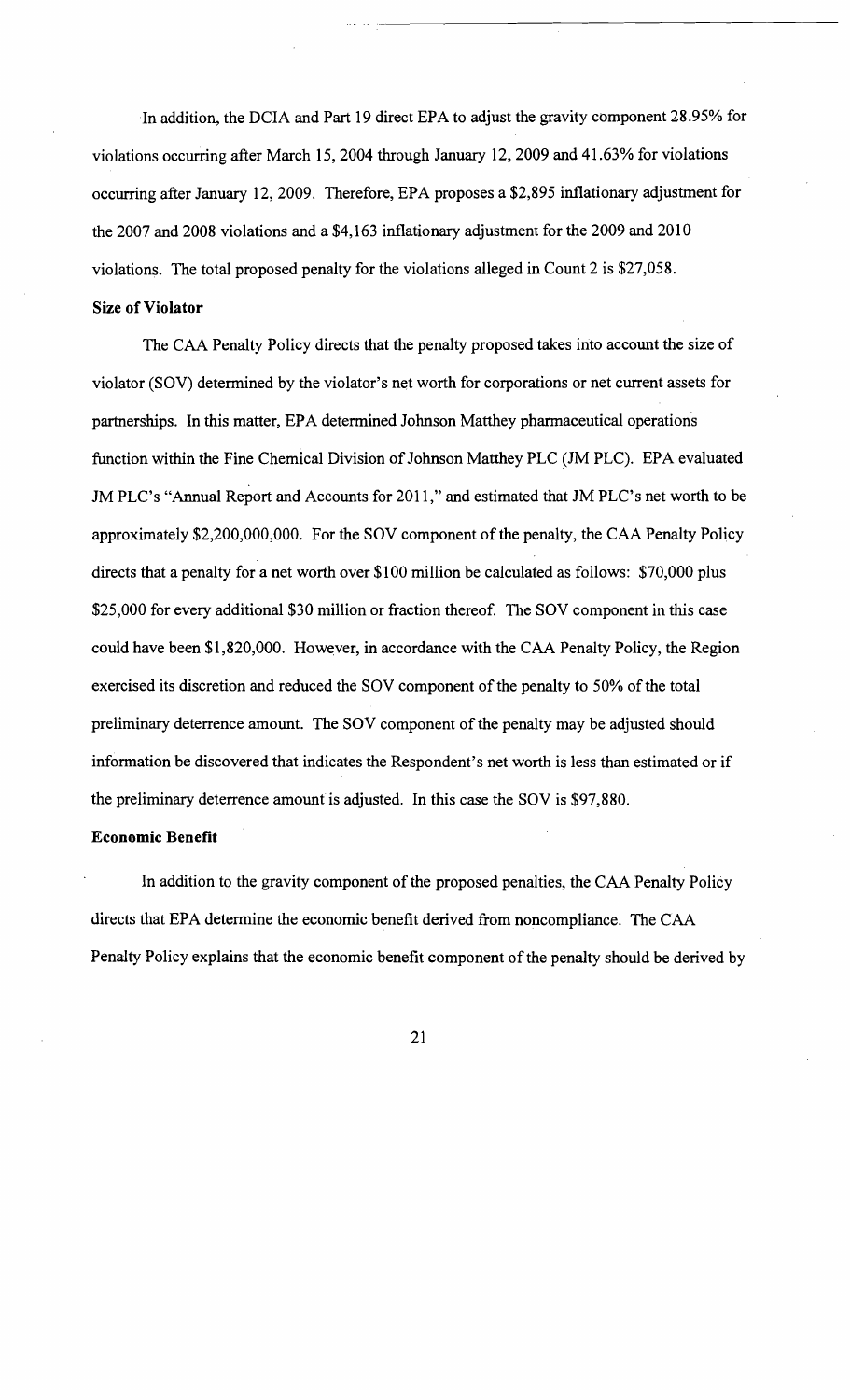calculating the amount the violator benefited from delayed and/or avoided costs. The CAA Penalty Policy indicates that it is EPA's goal to collect the violator's economic benefit and that EPA may elect not to assess an economic benefit component in enforcement actions where the violator's economic benefit is less than \$5,000. In this case, the Region determined the cost avoided was *de minimis.* Therefore, EPA did not assess an economic benefit component.

# **NOTICE OF OPPORTUNITY TO REQUEST A HEARING**

The hearing in this matter is subject to the Administrative Procedure Act, 5 U.S.C. §§ 552 *et seq.* The procedures for this matter are found in EPA's Consolidated Rules of Practice, a copy of which is enclosed with the transmittal of this Complaint. References to specific procedures in this Complaint are intended to inform you of your right to contest the allegations of the Complaint and the proposed penalty and do not supersede any requirement of the Consolidated Rules of Practice.

You have a right to request a hearing: (1) to contest any material facts set forth in the Complaint; (2) to contend that the amount of the penalty proposed in the Complaint is inappropriate; or (3) to seek a judgment with respect to the law applicable to this matter. In order to request a hearing you must file a written Answer to this Complaint along with the request for a hearing with the EPA Regional Hearing Clerk within thirty (30) days of your receipt of this Complaint. The Answer and request for a hearing must be filed at the following address:

Karen Maples Regional Hearing Clerk U.S. Environmental Protection Agency - Region 2 290 Broadway - 16th Floor New York, New York 10007-1866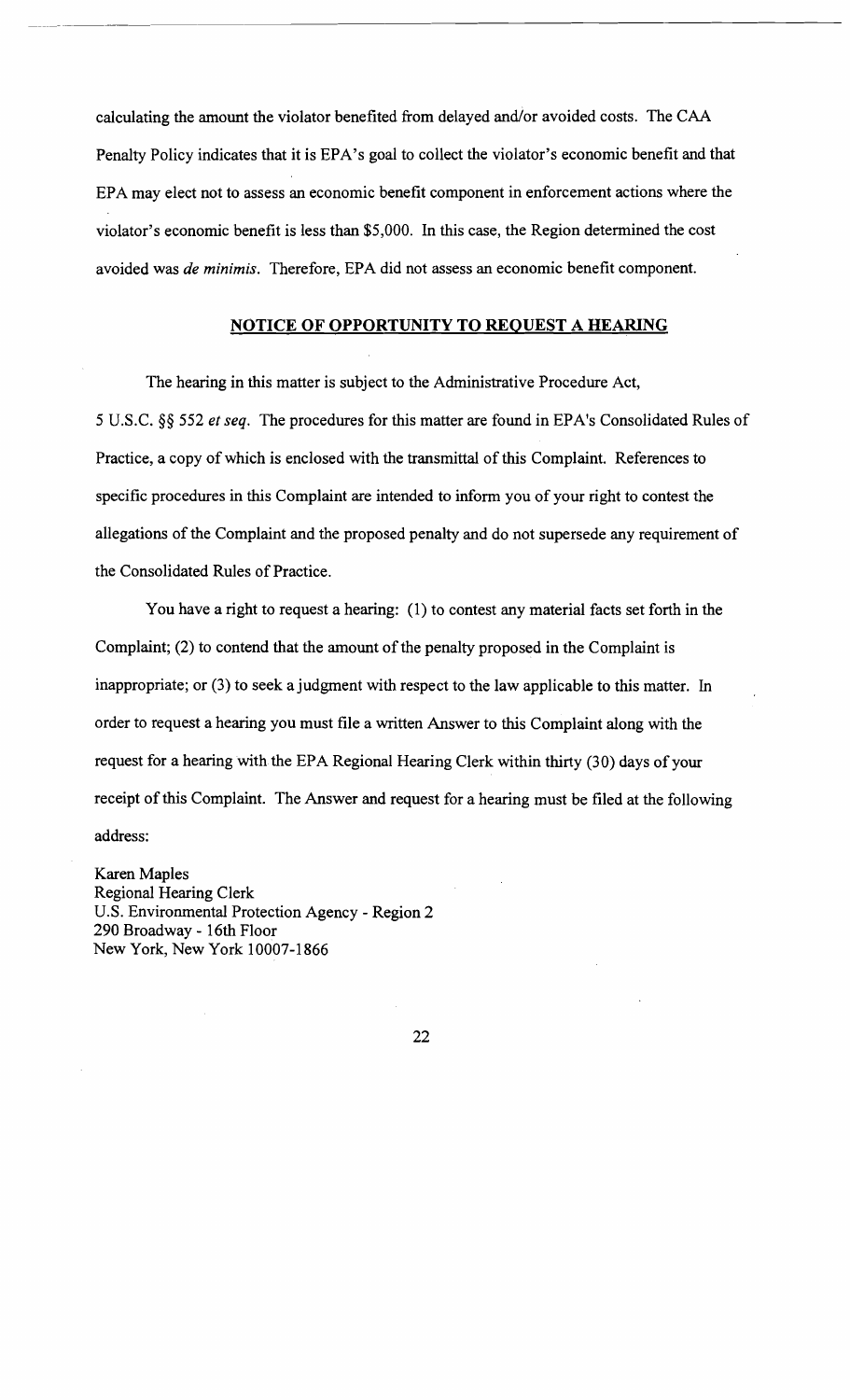filed in this matter, are to be served on EPA to the attention of EPA counsel at the following

address:

Evans J. Stamataky Assistant Regional Counsel Office of Regional Counsel, Air Branch U.S. Environmental Protection Agency - Region 2 290 Broadway - 16th Floor New York, New York 10007-1866

Your Answer should, clearly and directly, admit, deny, or explain each factual allegation contained in this Complaint with regard to which you have any knowledge. If you have no knowledge of a particular factual allegation of the Complaint, you must so state and the allegation will be deemed to be denied. The Answer shall also state: (1) the circumstances or arguments which you allege constitute the grounds of a defense; (2) whether a hearing is requested; and (3) a concise statement of the facts which you intend to place at issue in the hearing.

If you fail to serve and file an Answer to this Complaint within thirty (30) days of its receipt, Complainant may file a motion for default. A finding of default constitutes an admission ofthe facts alleged in the Complaint and a waiver of your right to a hearing. The total proposed penalty becomes due and payable without further proceedings thirty (30) days after the issue date of a Default Order.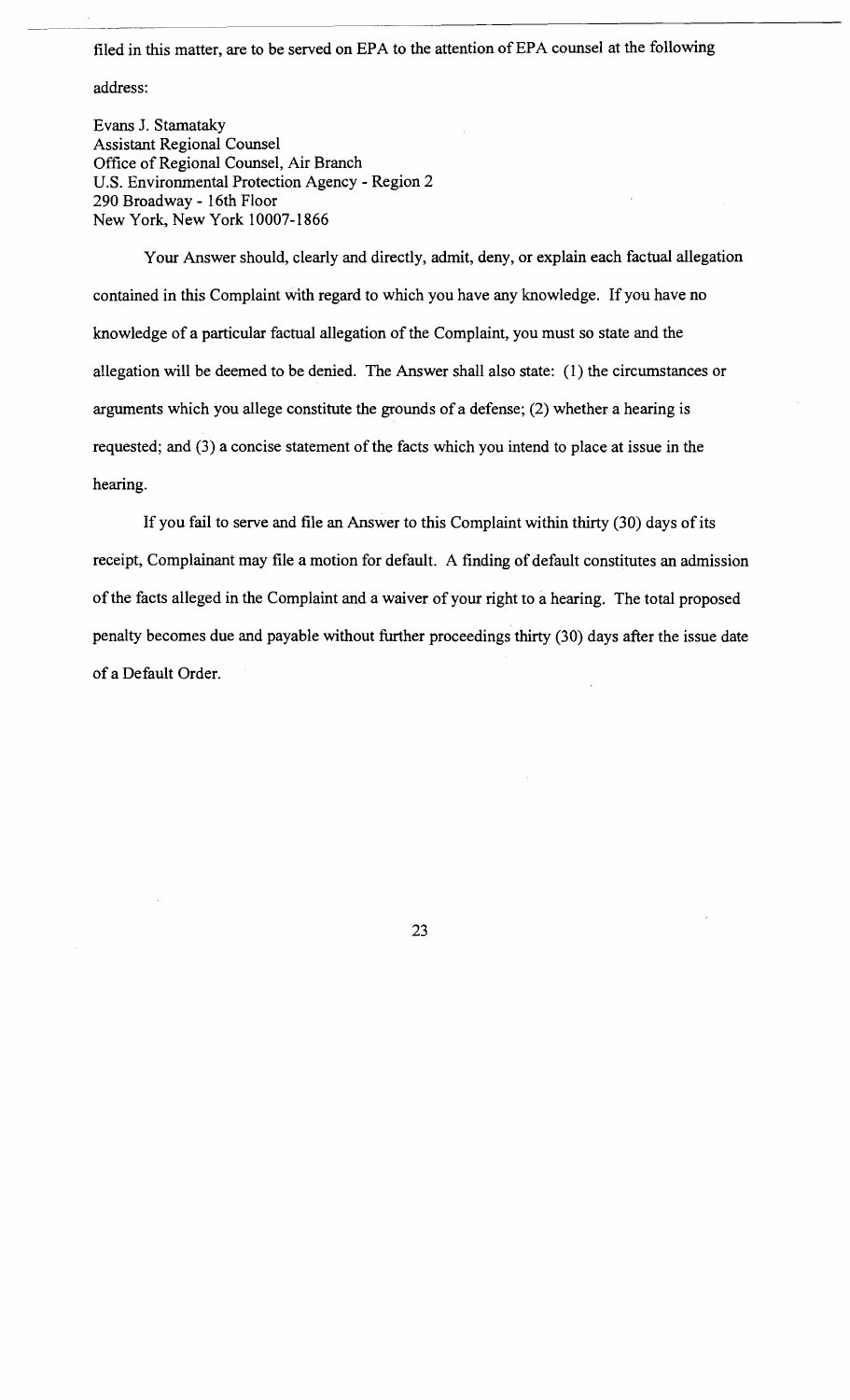# **Settlement Conference**

EPA encourages all parties against whom the assessment of civil penalties is proposed to pursue the possibilities of settlement by informal conferences. However, conferring informally with EPA in pursuit of settlement does not extend the time allowed to answer the Complaint and to request a hearing. Whether or not you intend to request a hearing, you may confer informally with the EPA concerning the alleged violations or the amount of the proposed penalty. If settlement is reached, it will be in the form of a written Consent Agreement which will be forwarded to the Regional Administrator with a proposed Final Order. You may contact EPA counsel, Evans J. Stamataky, at (212) 637-3201 or at the address listed above, to discuss settlement. If Respondent is represented by legal counsel in this matter, Respondent's counsel should contact EPA.

#### **Payment of Penalty in lieu of Answer, Hearing and/or Settlement**

Instead of filing an Answer, requesting a hearing, and/or requesting an informal settlement conference, you may choose to pay the full amount of the penalty proposed in the Complaint. Such payment should be made by a cashier's or certified check payable to the Treasurer, United States of America, marked with the docket number and the name of the Respondent(s) which appear on the first page of this Complaint. The check must be mailed to:

U.S. Environmental Protection Agency Fines and Penalties Cincinnati Finance Center P.O. Box 979077 St Louis, MO 63197-9000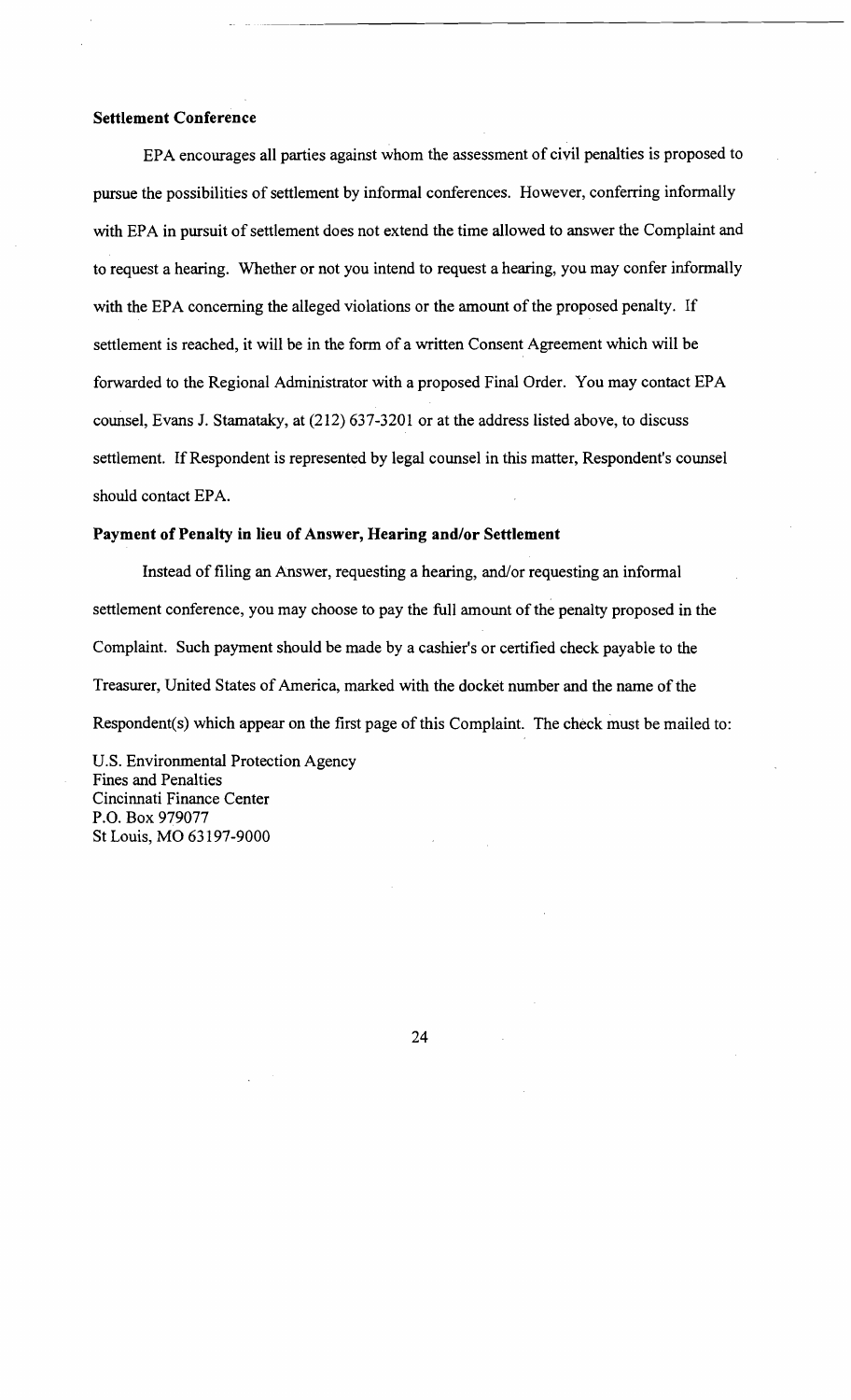simultaneously to EPA counsel assigned to this case at the address provided under the section of this Complaint entitled Notice of Opportunity to Request a Hearing. Payment of the proposed penalty in this fashion does not relieve one of responsibility to comply with any and all requirements of the Clean Air Act.

Dated: SEPTEMBER  $2712$ 

Dore LaPosta, Director Division of Enforcement and Compliance Assistance

To: Edward H. Ravert Vice-President Johnson Matthey, Inc. 435 Devon Park Dr., STE.600 Wayne, PA 19087-1944

cc: Edward Choromanski, Director Air & Hazardous Waste Compliance & Enforcement NJ Department of Environmental Protection 401 East State Street Trenton, NJ 08625